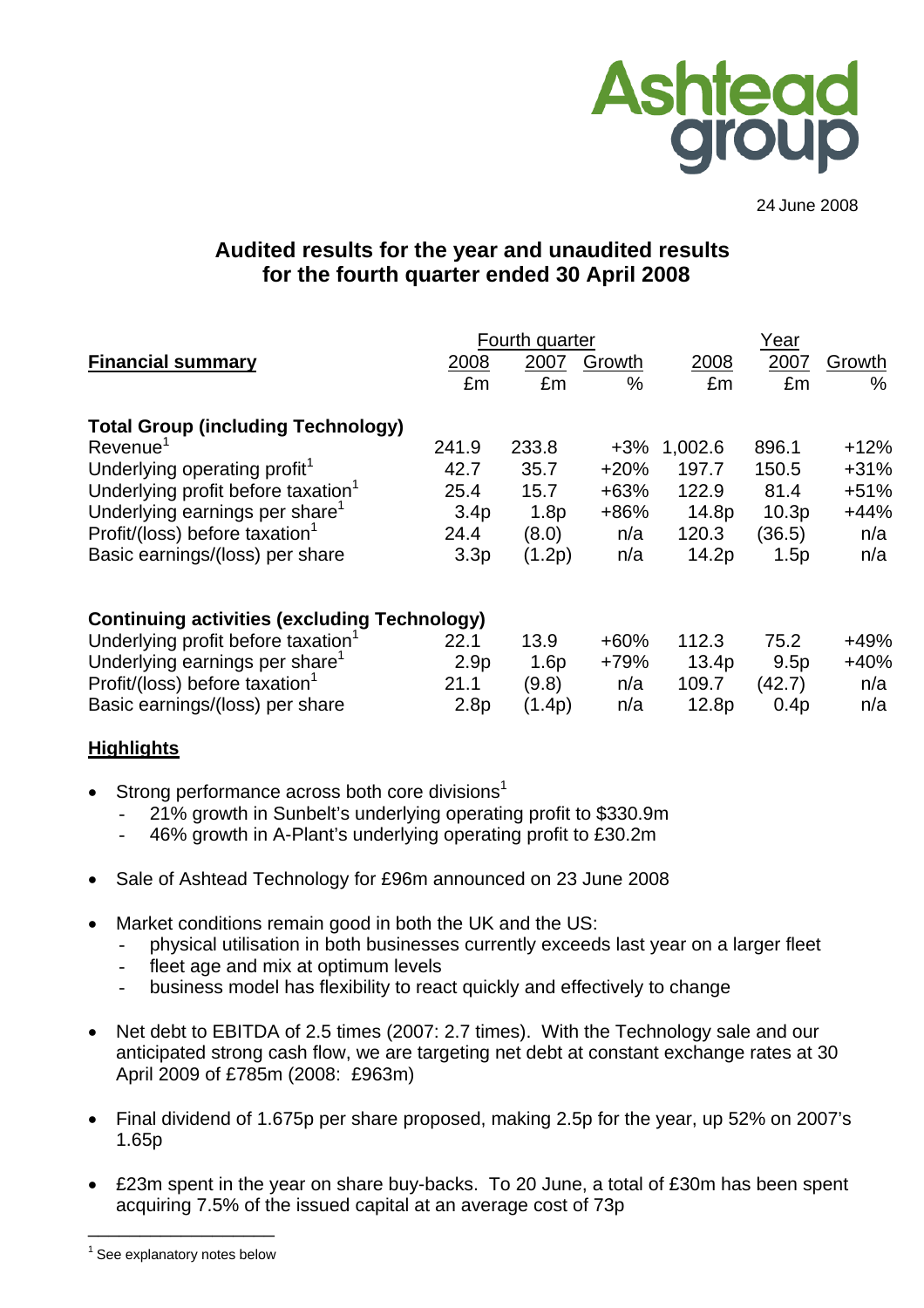# **Ashtead's chief executive, Geoff Drabble, commented:**

We are pleased to report strong results for the year.

In the United States, in the first full year of our ownership of NationsRent, Sunbelt has delivered strong 21% growth in underlying operating profit and established a foundation for further improvement as the full benefits of the acquisition are realised.

In the UK, A-Plant saw strong organic revenue growth and a tight control of infrastructure cost, delivering an excellent 46% improvement in underlying operating profit.

The sale of Ashtead Technology for £96m will allow us to continue to focus on the development of our core businesses and significantly reduce debt.

In May both Sunbelt and A-Plant delivered improved year on year performance. We continue to enjoy high levels of utilisation and expect to benefit further from the momentum established in the Group. Therefore, despite the current economic uncertainty, the Board anticipates the Group continuing to trade in line with its expectations in the coming year.

#### Contacts:

| <b>Geoff Drabble</b>  | Chief executive  | 020 7726 9700 |
|-----------------------|------------------|---------------|
| lan Robson            | Finance director |               |
| <b>Brian Hudspith</b> | Maitland         | 020 7379 5151 |

#### Explanatory notes

- a) IFRS requires that, as a disposed business, Ashtead Technology's after tax profits and total assets and liabilities are reported in the Group's accounts as single line items within our income statement and balance sheet with the result that revenues, operating profit and pre-tax profits as reported in the Group accounts exclude Ashtead Technology. To aid comparability with our previous results announcements and with market expectations, however, the total Group's results above include Ashtead Technology's revenues and profits alongside those of Sunbelt and A-Plant. A reconciliation of these total Group underlying results to the reported results for the year is included in the Review of Results, Balance sheet and Cash flow section of this announcement.
- b) Underlying profit and earnings per share are stated before exceptional items, amortisation of acquired intangibles and non-cash fair value remeasurements of embedded derivatives in long term debt. The definition of exceptional items is set out in note 4. The reconciliation of underlying earnings per share and underlying cash tax earnings per share to basic earnings per share is shown in note 7 to the attached financial information.
- c) Divisional comparisons above are on a pro forma basis which includes the NationsRent and Lux Traffic acquisitions throughout the whole of the 2006/7 fiscal year. For this purpose the pre-acquisition results of NationsRent have been derived from its reported performance under US GAAP adjusted to exclude the large profits on disposal of rental equipment it reported following the application of US "fresh start" accounting principles and to include an estimated depreciation charge under Ashtead's depreciation policies.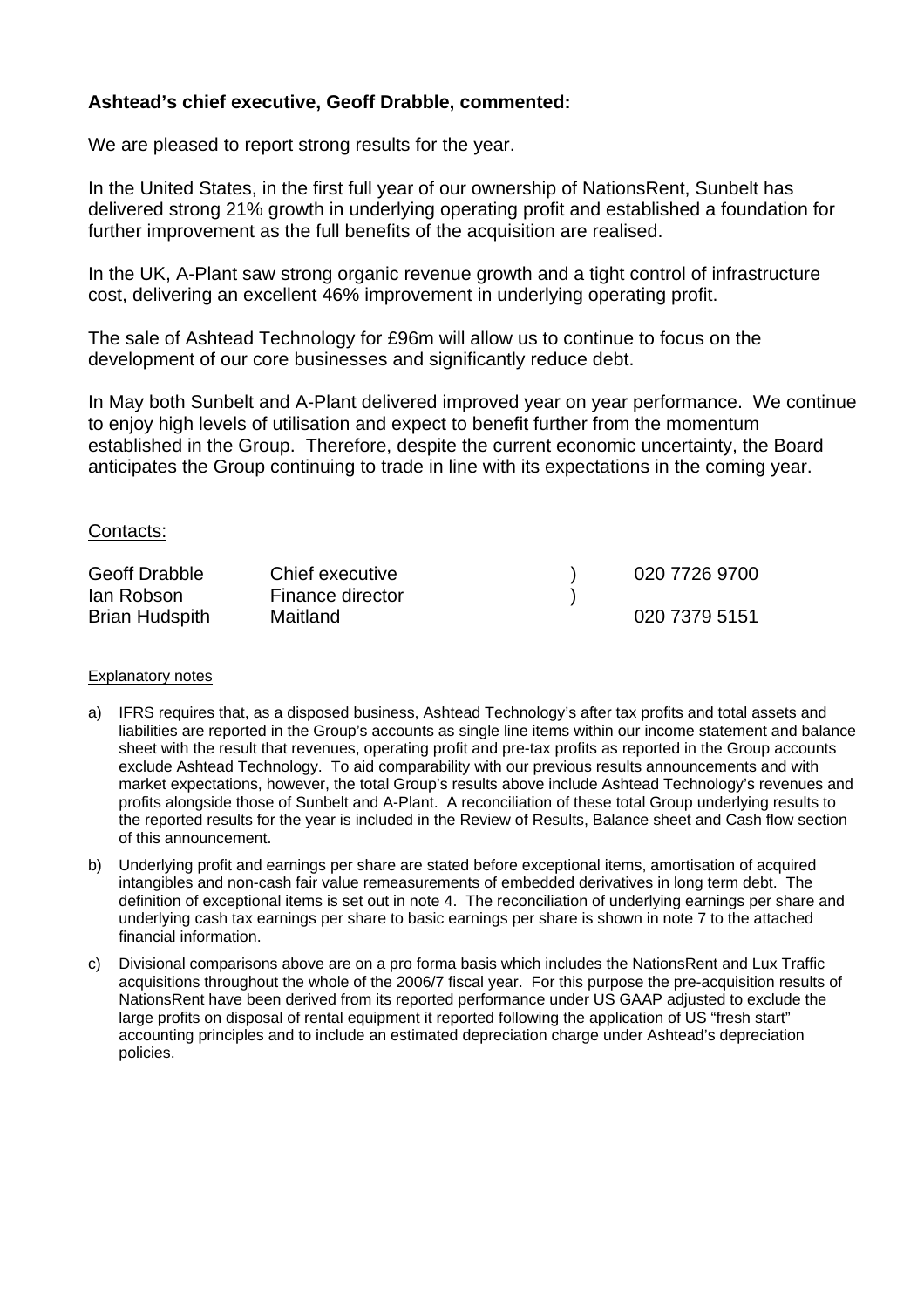# **Review of the year**

The year was a significant one in terms of the development of the Group both in the US and the UK.

In our first full year of ownership of NationsRent, our transformational US acquisition, we completed the final structural elements of the integration. An integration of this scale can be a distraction and, therefore, delivering a 21% growth in Sunbelt's underlying operating profit over last year's pro forma combined performance was particularly pleasing.

Sunbelt's utilisation improved throughout the year which allowed us to invest in growing the fleet during the fourth quarter. We have, therefore, entered the new fiscal year with a larger, reconfigured fleet, good levels of utilisation and the major distractions of integration behind us. Our focus for the coming year will be on driving organic revenue growth and deriving full benefit from the enlarged, nationwide footprint of our profit centres.

In the UK, A-Plant also performed well, benefiting from a clear sales strategy which delivered strong growth together with infrastructure cost control. As a result, A-Plant delivered an excellent 46% improvement in underlying operating profit. We continue to offer a broad range of plant, tools and specialty products to our customer base, a strategy where we are the clear market leader and one which has significant advantages for our larger customers.

On 23 June we announced the sale of Ashtead Technology for £95.6m. Our strategic review concluded that Ashtead Technology was a non-core, niche business serving different markets and customers to the rest of the Group. The Board believes that the disposal price achieved (5.9 times 2007/8 EBITDA) represents good value for shareholders.

We have continued to invest in our fleet in the US and UK with total capital expenditure for the year of £331.0m. Our rental fleet has now reached an age and mix which we consider optimal for this stage in the economic cycle and, therefore, in the coming year we intend to greatly reduce gross capital expenditure to approximately £230m. The resulting increased free cash flow, together with the proceeds from the Technology sale, should reduce net debt to EBITDA leverage towards the lower end of our 2-3 times target range by April 2009.

## **Group results**

- Total Group revenue (including Ashtead Technology) for the year was £1,002.6m up 11.9% on 2008 at actual exchange rates and 16.2% at constant rates.
- Total Group underlying operating profit for the year at £197.7m (£150.5m) grew 31.4% at actual exchange rates and 37.3% at constant rates whilst, on a pro forma basis, the growth was 22.7% at actual exchange rates and 28.2% at constant rates. This reflected good performance in all three divisions.
- Total Group underlying profit before tax of £122.9m grew 51.1% at actual rates of exchange and by 56.3% at constant rates over last year's £81.4m. Excluding Technology, the underlying profit before tax from continuing operations was £112.3m (2007: £75.2m), growth of 49%.
- Total underlying earnings per share for the year were 14.8p (2007: 10.3p) up 44% at actual rates and 48% at constant rates. On a cash tax basis underlying earnings per share grew 35% to 21.4p (2007: 15.8p).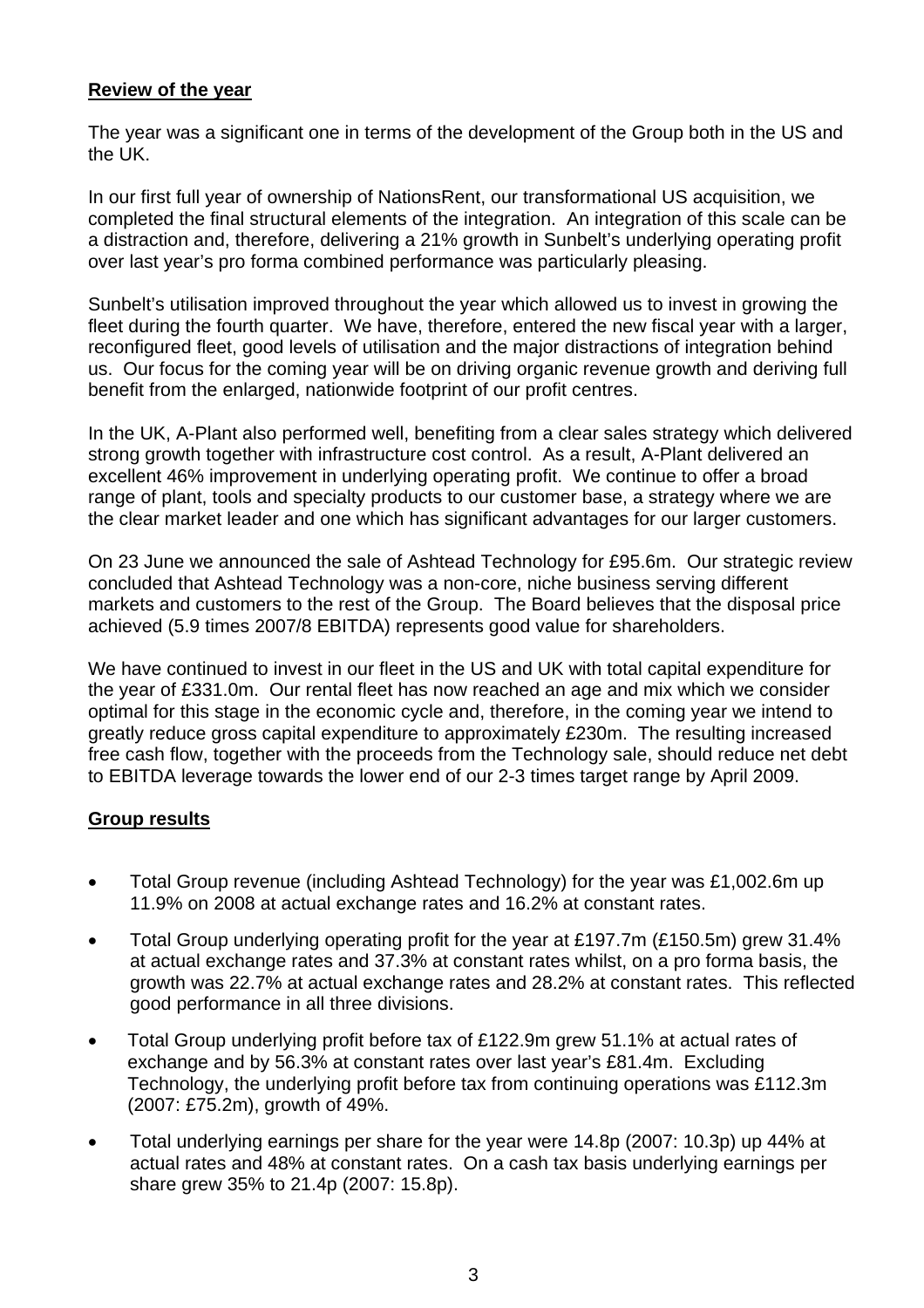- This year pre-tax exceptional costs were nil (2007: exceptional costs of £91.5m, mostly relating to the NationsRent acquisition) whilst there was a much reduced charge for amortisation of acquired intangible assets and no fair value remeasurements. Consequently this year's profit before tax from continuing operations (which excludes Ashtead Technology) was £109.7m compared to last year's £42.7m loss. Basic earnings per share (which include Ashtead Technology) were 14.2p (2007: 1.5p).
- Total capital expenditure in the year, including Ashtead Technology, was £331.0m gross (2007: £290.2m) whilst total disposal proceeds were £77.9m (2007: £89.1m) giving net capex of £253.1m (2007: £201.1m)
- Net debt at 30 April 2008 was £963.2m (2007: £915.9m), including £22.9m spent on share buy-backs during the year. The ratio of net debt to total Group underlying EBITDA of £380.0m was 2.5 times at 30 April 2008 (2007: 2.7 times).
- Availability under the \$1.75bn asset based loan facility (including suppressed availability of \$10m) was \$602m at 30 April 2008 (\$589m at 30 April 2007) providing substantial assurance that the debt package will remain covenant free

|                                    | Fourth quarter     |                       |        |                |                               |            |
|------------------------------------|--------------------|-----------------------|--------|----------------|-------------------------------|------------|
|                                    | <u>2008</u><br>\$m | 2007<br>$\mathsf{Sm}$ | Growth | 2008<br>\$m    | Year<br>2007<br>$\mathsf{Sm}$ | Growth     |
| Revenue                            |                    |                       |        |                |                               |            |
| As reported                        | 356.3              | 349.4                 | $+2%$  | 1,528.1        | 1,307.9                       | $+17%$     |
| <b>NationsRent</b>                 |                    |                       |        |                | 230.7                         |            |
| <b>Pro forma combined</b>          | 356.3              | 349.4                 | $+2%$  | <u>1.528.1</u> | 1,538.6                       | <u>-1%</u> |
| <b>Underlying operating profit</b> |                    |                       |        |                |                               |            |
| As reported                        | 64.9               | 59.8                  | $+8%$  | 330.9          | 253.1                         | $+31%$     |
| <b>NationsRent</b>                 |                    |                       |        |                | <u>19.2</u>                   |            |
| <b>Pro forma combined</b>          | 64.9               | 59.8                  | $+8%$  | 330.9          | 272.3                         | $+21%$     |
| Pro forma margin                   | <u> 18.2%</u>      | <u>17.1%</u>          |        | 21.7%          | 17.7%                         |            |

### Sunbelt's performance for the year following the transformational acquisition of NationsRent in August 2006 was excellent.

The focus remained throughout the year on establishing a cost efficient infrastructure for profitable future growth. The success of this work is demonstrated by the operating profit of \$330.9m, an increase of 21% on a pro forma basis. Profit margins rose from 17.7% to 21.7%.

These improvements were achieved by above expectation cost reductions with 2007/8 operating costs \$82m lower than 2006/7 costs despite significant inflationary pressure in certain key cost areas such as fuel.

Total revenue remained broadly flat at \$1.5bn due to our curtailment of the low margin sales of new equipment previously undertaken by NationsRent whilst rental and rental related revenues grew 2% to \$1.4bn on a pro forma basis. Within this there were major regional variations, with areas of weakness such as the well publicised challenges in Florida being more than offset by good growth elsewhere.

# **Sunbelt**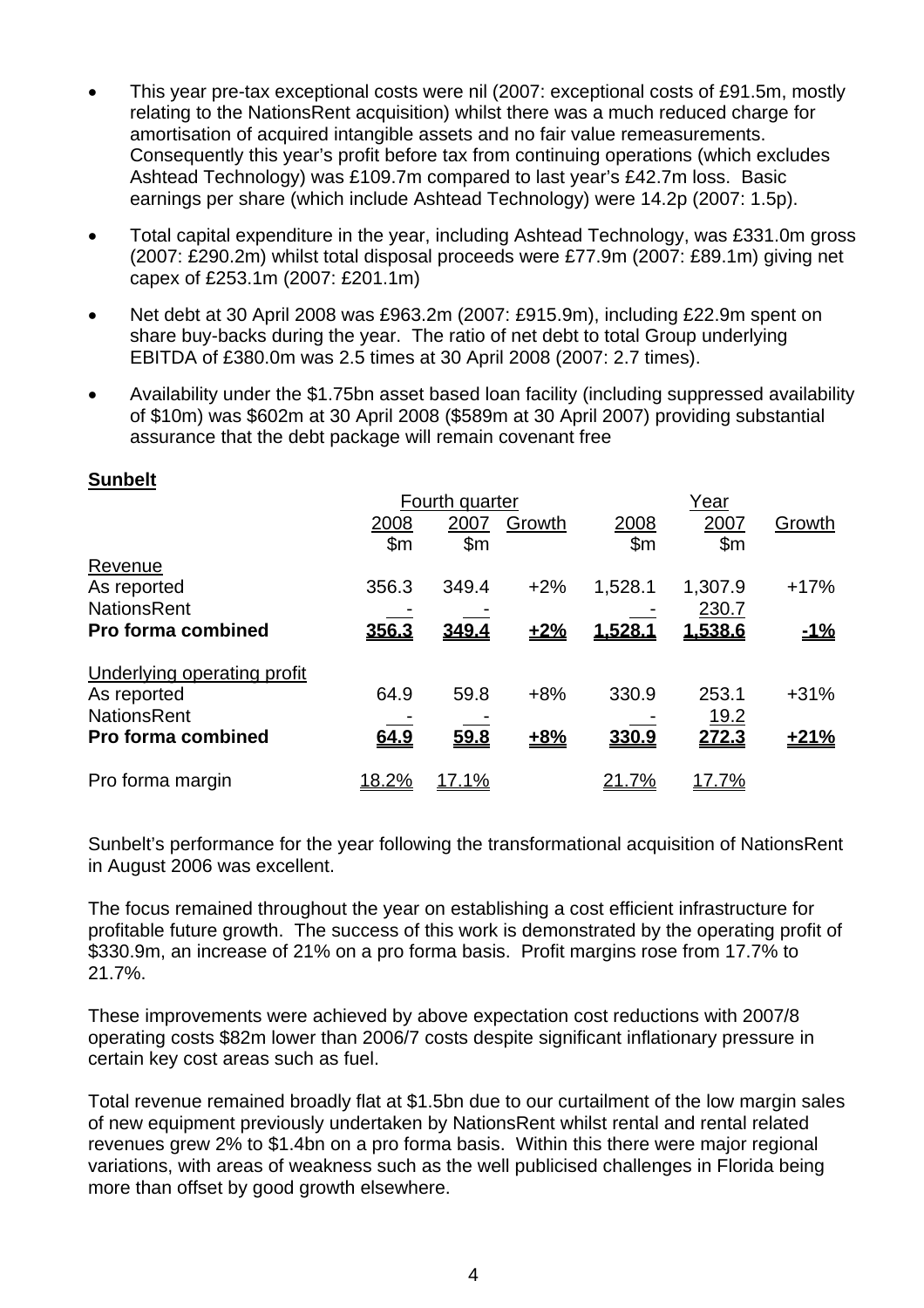The 2% pro forma growth in rental and rental related revenues was achieved with a combined fleet that on average was 1% larger than last year measured across the year as a whole. However, the fleet was 1% smaller on average for the first three quarters of the year as we focused on improving physical utilisation which for the full year averaged 68%. In the fourth quarter, physical utilisation was 64% (2007: 62%) whilst the average fleet size grew 6%. We also gained an increased share of larger, longer-running projects which will provide good momentum into the new financial year.

With our enlarged national footprint, we are increasingly targeting larger regional and national accounts where the profile of business is different from our historical mix. Whilst this work tends to be at lower rates, rental periods are longer. This benefits margins by improving average physical utilisation and reducing transactional costs. We intend to continue this strategy of rebalancing our customer mix.

Whilst the current period of economic uncertainty will affect certain sectors of the market in the short term, particularly private commercial investment, other areas such as institutional expenditure and industrial markets are likely to remain more robust. We are a late cycle business with only 5% market share and continue to perform well. These factors, together with self-help available in a number of the acquired profit centres, contribute to our optimism regarding Sunbelt's performance in the coming year.

# **A-Plant**

|                                    |              | Fourth quarter |        |              | Year          |        |  |
|------------------------------------|--------------|----------------|--------|--------------|---------------|--------|--|
|                                    | 2008         | 2007           | Growth | 2008         | 2007          | Growth |  |
|                                    | £m           | £m             |        | £m           | £m            |        |  |
| Revenue                            |              |                |        |              |               |        |  |
| As reported                        | 55.1         | 50.2           | $+10%$ | 214.8        | 189.9         | $+13%$ |  |
| Lux Traffic                        |              |                |        |              | 9.5           |        |  |
| <b>Pro forma combined</b>          | 55.1         | 50.2           | $+10%$ | 214.8        | 199.4         | $+8%$  |  |
| <b>Underlying operating profit</b> |              |                |        |              |               |        |  |
| As reported                        | 8.3          | 5.9            | $+42%$ | 30.2         | 20.1          | $+50%$ |  |
| Lux Traffic                        |              |                |        |              | <u>0.6</u>    |        |  |
| <b>Pro forma combined</b>          | 8.3          | 5.9            | ±42%   | 30.2         | 20.7          | ±46%   |  |
| Pro forma margin                   | <u>15.1%</u> | <u> 11.8%</u>  |        | <u>14.1%</u> | <u> 10.4%</u> |        |  |

A-Plant performed strongly throughout the year with market share gains generating organic like for like revenue growth of 8%. This growth was achieved by focusing on the value added products and services required by our customers. We are now the market leader in providing a combined plant and tool product offering which has proven particularly attractive to our larger customers. This growth was supported by 8% growth in average fleet size and a specific programme of investment in de-aging which has resulted in a fleet age of 23 months at 30 April 2008, down from 29 months a year ago.

Whilst the focus on major contractors can have a negative impact on our pricing yield, it also provides a number of other opportunities in terms of improved physical utilisation (71% for the year compared to 69% in 2006/7) and reduced infrastructure cost. Our initiative in April 2007 to move to fewer, larger depots has clearly delivered results, with a 46% increase in A-Plant's underlying operating profit to £30.2m. As a result of these actions, margins improved significantly from 10.4% in 2006/7 to 14.1% in 2007/8.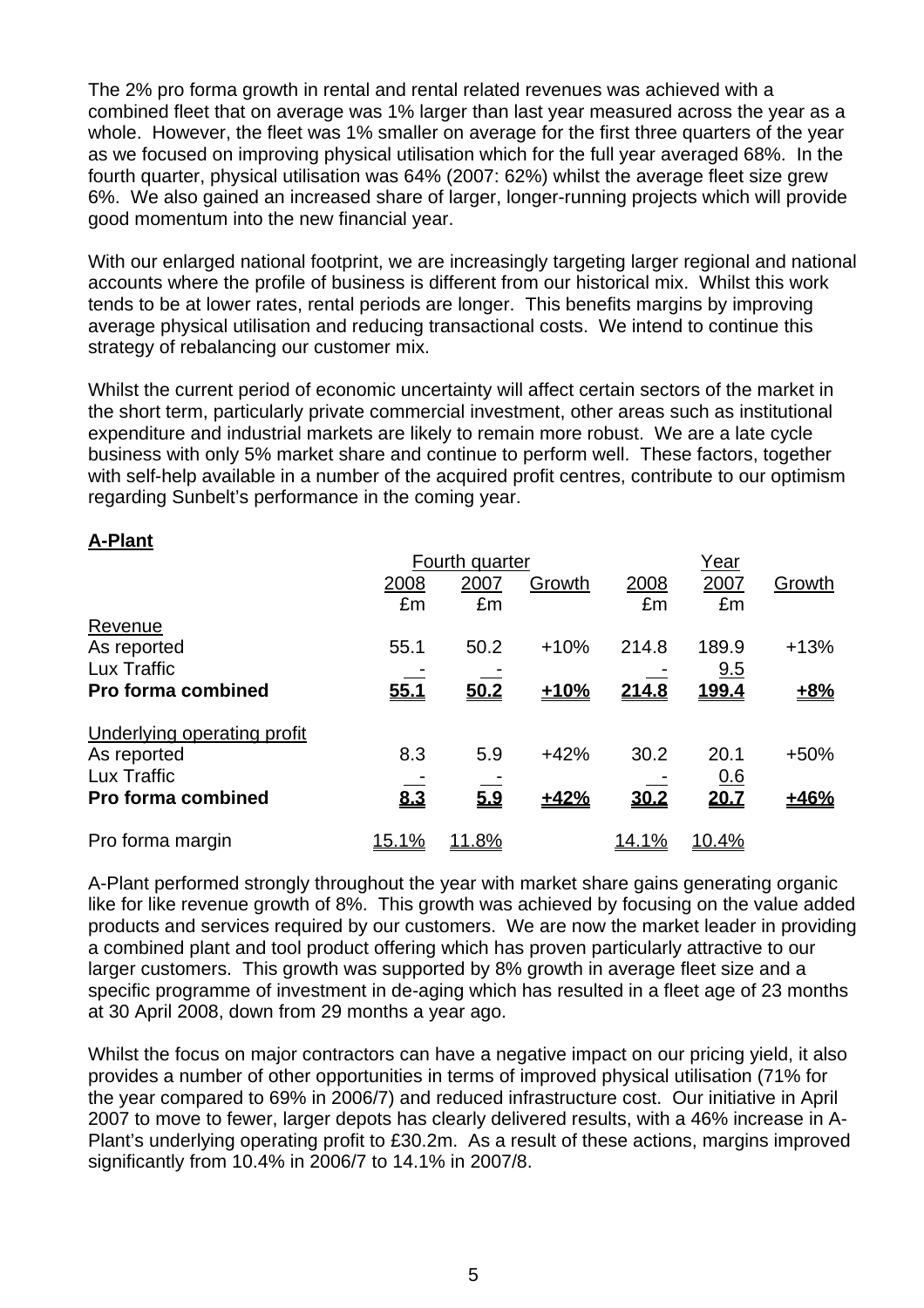In the fourth quarter the average fleet size grew 12% and we enjoyed average physical utilisation of 74% (2007: 71%). Underlying operating profit grew 42% to £8.4m. We therefore enter the coming year with strong momentum.

Whilst economically there are now areas of difficulty in the UK, notably the residential market and new commercial offices, the overall picture for our served market remains healthy. Infrastructure and utility work remains good and we are well positioned to benefit from major projects such as the Olympics, Crossrail, M25 widening and changes to the energy infrastructure. These factors together with the opportunity to drive further market share gains from A-Plant's current single digit market share give us confidence in the prospects for the year ahead.

# **Ashtead Technology**

|                  |            | Fourth quarter |         |             |              | Year    |  |  |
|------------------|------------|----------------|---------|-------------|--------------|---------|--|--|
|                  | 2008<br>£m | 2007<br>£m     | Growth* | 2008<br>£m  | 2007<br>£m   | Growth* |  |  |
| Revenue          | 6.9        | <u>5.3</u>     | $+30%$  | <u>26.5</u> | <u>21.6</u>  | $+23%$  |  |  |
| Operating profit | <u>3.3</u> | <u>1.8</u>     | $+84%$  | <u>10.6</u> | 6.2          | $+72%$  |  |  |
| Margin           | 47.0%      | 34.0%          |         | 40.0%       | <u>28.7%</u> |         |  |  |

\* At constant exchange rates

In good markets, aided by a very strong oil price, Ashtead Technology continued to deliver excellent revenue and profit growth.

# **Taxation**

The effective tax rate on underlying pre-tax profits for the year was 35% (2007: 35%) and is expected to remain at around 35% in coming years. In addition, there was a £1.6m exceptional tax charge to write down the UK deferred tax asset to reflect the reduction in the rate of UK corporation tax from 30% to 28% effective 1 April 2008.

The tax charge again comprised mostly deferred tax, with cash tax payments only amounting to approximately 5% of profits due to available tax losses and the accelerated tax depreciation available due to the capital intensive nature of the business. Following the introduction of a "like kind exchange" programme at Sunbelt effective from 1 May 2008 and with the benefit of US bonus depreciation as part of the economic stimulus measures introduced earlier this year, the cash tax rate is expected to remain in single digits in 2008/9 and to continue to be well below the effective 35% long term accounting tax rate for several more years.

## **Earnings per share**

Basic earnings per share for the year were 14.2p (2007: 1.5p) and 14.1p (2007: 1.5p) on a fully diluted basis. Underlying earnings per share were 14.8p (2007: 10.3p) whilst, on a cash tax basis, underlying earnings per share were 21.4p (2007: 15.8p).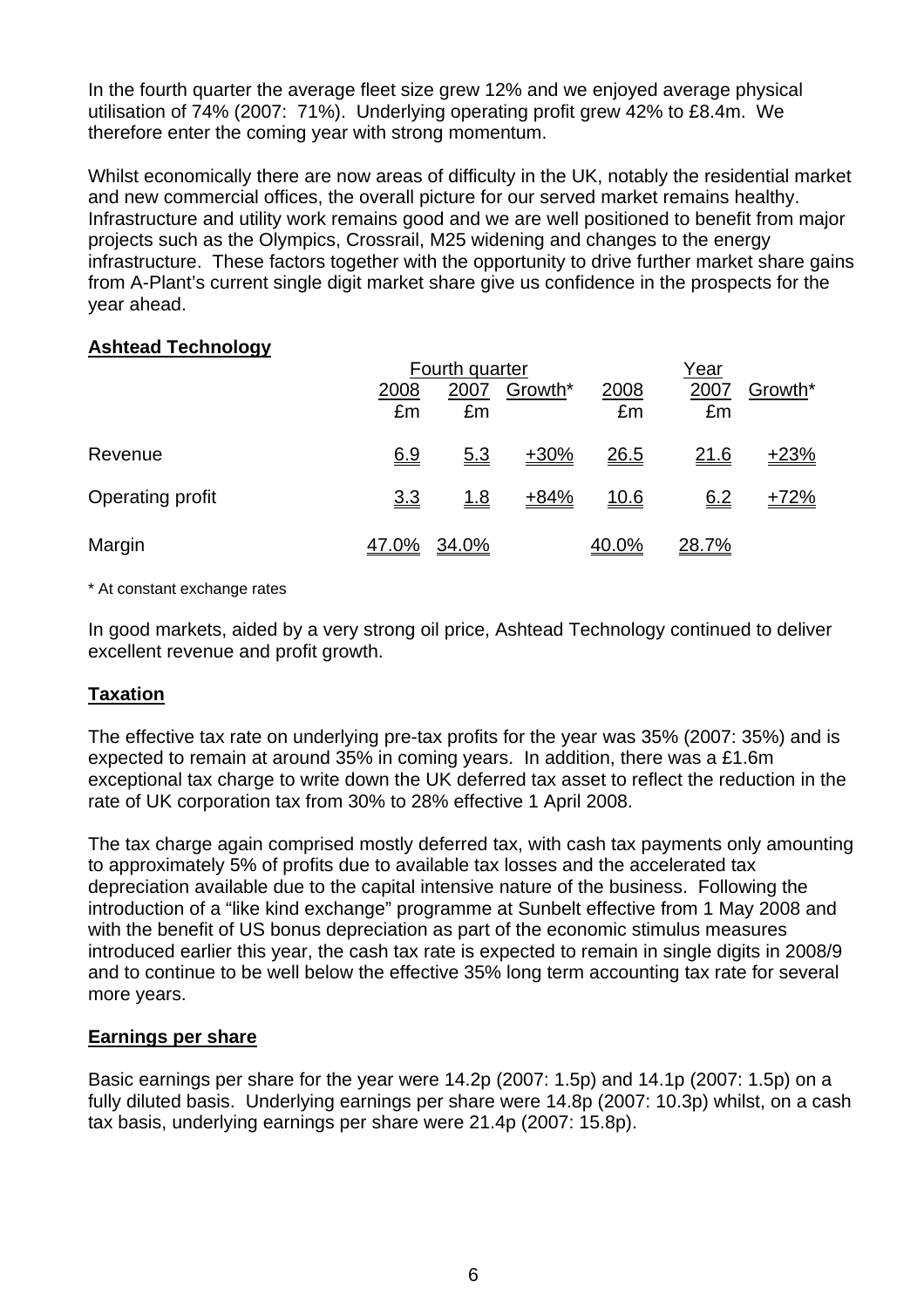Underlying earnings per share of 14.8p has now grown 45% at constant exchange rates from the 11.3p delivered in 2005/6, immediately prior to the NationsRent acquisition. This equates to compound annual growth of 20% per annum in earnings at constant exchange rates (14% per annum at actual rates) over the past two years, notwithstanding the enlarged share capital in issue following the NationsRent acquisition.

## **Return on Investment and Return on Equity**

Group return on investment improved to 14.0% (2007: 12.9%), reflecting improving performance in Sunbelt and A-Plant. RoI for Sunbelt was 14.4% (2007: 14.0 %) whilst RoI at A-Plant continued its recently improving trend and was 10.9% (2007: 8.8%). Both businesses therefore now return well above our weighted average cost of capital.

Aided by the beneficial impact of using lower cost, tax deductible debt to finance a significant part of our fleet investment, the after tax return on equity was 19.0% (2007: 15.3%) producing strong accretive returns for shareholders.

# **Capital expenditure**

Capital expenditure in the year totalled £331.0m (2007: £290.2m) including £294.8m on the rental fleet. £168.8m of the rental fleet expenditure was maintenance or replacement expenditure with £126.0m spent for growth. Disposal proceeds totalled £77.9m (2007: £89.1m) giving net expenditure of £253.1m (2007: £201.1m). The average age of the Group's rental fleet at 30 April 2008 was 31 months (2007: 31 months).

Our rental fleet is now at an age and mix which we consider optimum. Accordingly, we expect significantly reduced capital expenditure next year at approximately £230m gross and £175m net of disposal proceeds. Around £180m of the gross expenditure will be for replacement with £50m of investment for growth (3% of current fleet size).

# **Net debt**

Net debt increased to £963m at 30 April 2008 (2007: £916m) reflecting the capital investment in fleet growth and de-ageing and the £23m spent on share buy-backs. However, the ratio of net debt to last twelve months total Group EBITDA of £380m improved to 2.5 times at 30 April 2008. From a leverage position of around 3 times when the NationsRent acquisition closed in August 2006, the Group has therefore, as we had anticipated, already delevered to the mid point of our long term 2-3 times net debt to EBITDA target.

With the US fleet reconfiguration complete and with both the US and UK fleets in excellent shape, we anticipate significant free cash flow in the coming year which we expect to apply largely towards debt pay-down. Together with the Technology sale proceeds we are therefore, by April 2009, targeting net debt, at constant exchange rates, of £785m 2008: £963m) and to be at the lower end of our 2-3 times net debt to EBITDA range.

# **Dividends**

The Board is proposing a final dividend of 1.675p (2007: 1.1p) making 2.5p for the year (2007: 1.65p), an increase of 52%. If approved by shareholders at the forthcoming Annual General Meeting, the final dividend will be paid on 26 September 2008 to shareholders on record at 5 September 2008.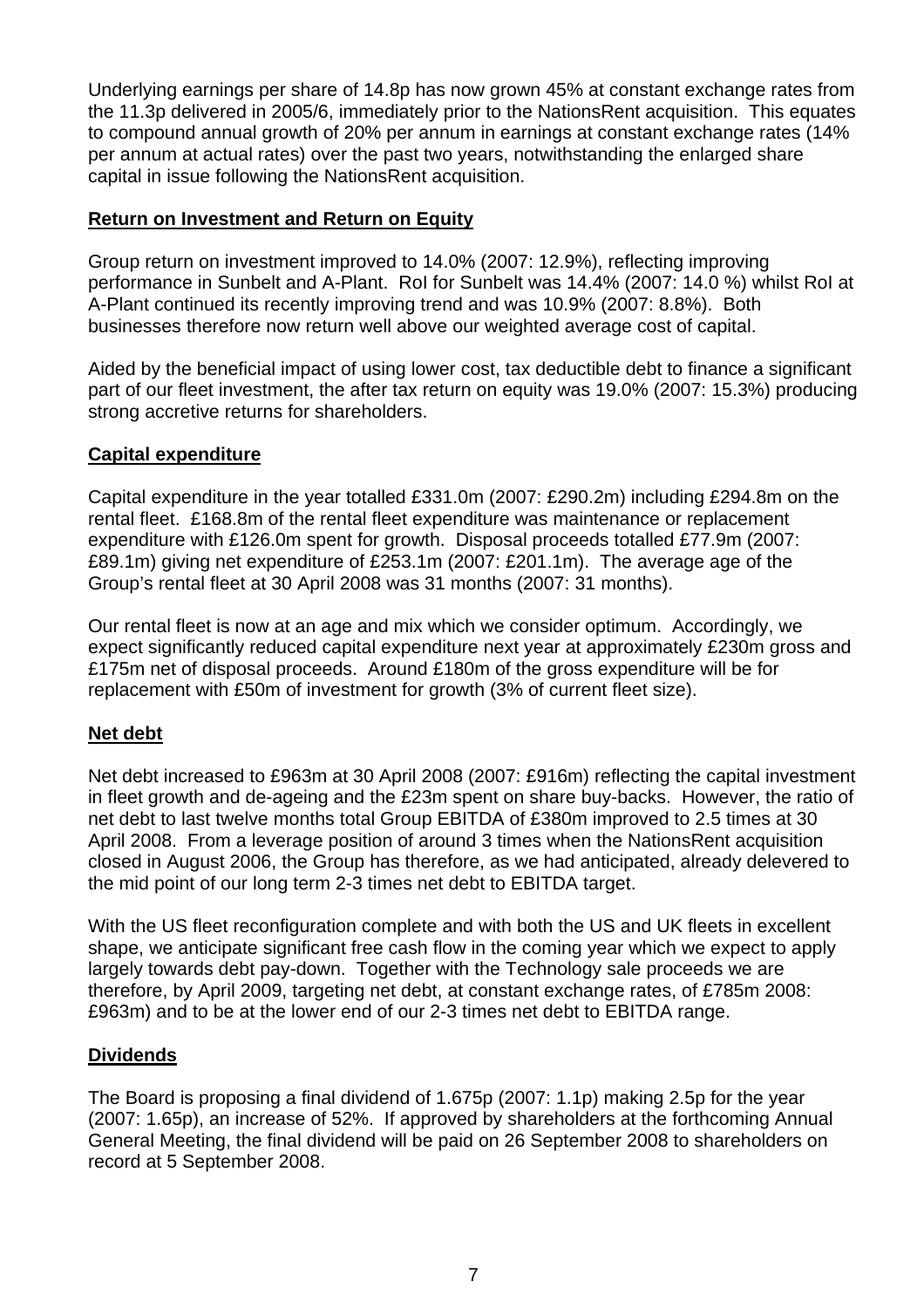# **Current trading and outlook**

Current trading is in line with our expectations with both Sunbelt and A-Plant delivering improved year on year performance in May.

We continue to enjoy high levels of utilisation and expect to benefit further from the momentum established in the Group. Therefore, despite the current economic uncertainty, the Board anticipates the Group continuing to trade in line with its expectations in the coming year.

- o0o -

Geoff Drabble and Ian Robson will host a meeting for equity analysts to discuss the results at 9.30am on Tuesday 24 June at the offices of RBS Hoare Govett at 250 Bishopsgate, London EC2M 4AA. For the information of shareholders and other interested parties, the analysts' meeting will be webcast live via the Company's website at [www.ashtead-group.com](http://www.ashtead-group.com/) and there will also be a replay available from shortly after the call concludes. A copy of this announcement and the slide presentation used for the meeting will also be available for download on the Company's website. There will also be a conference call for bondholders at 3pm (10am EST).

Analysts and bondholders have already been invited to participate in the meeting and conference call but anyone not having received dial-in details should contact the Company's PR advisers, Maitland (Jane Franklin*)* at +44 (0)20 7379 5151.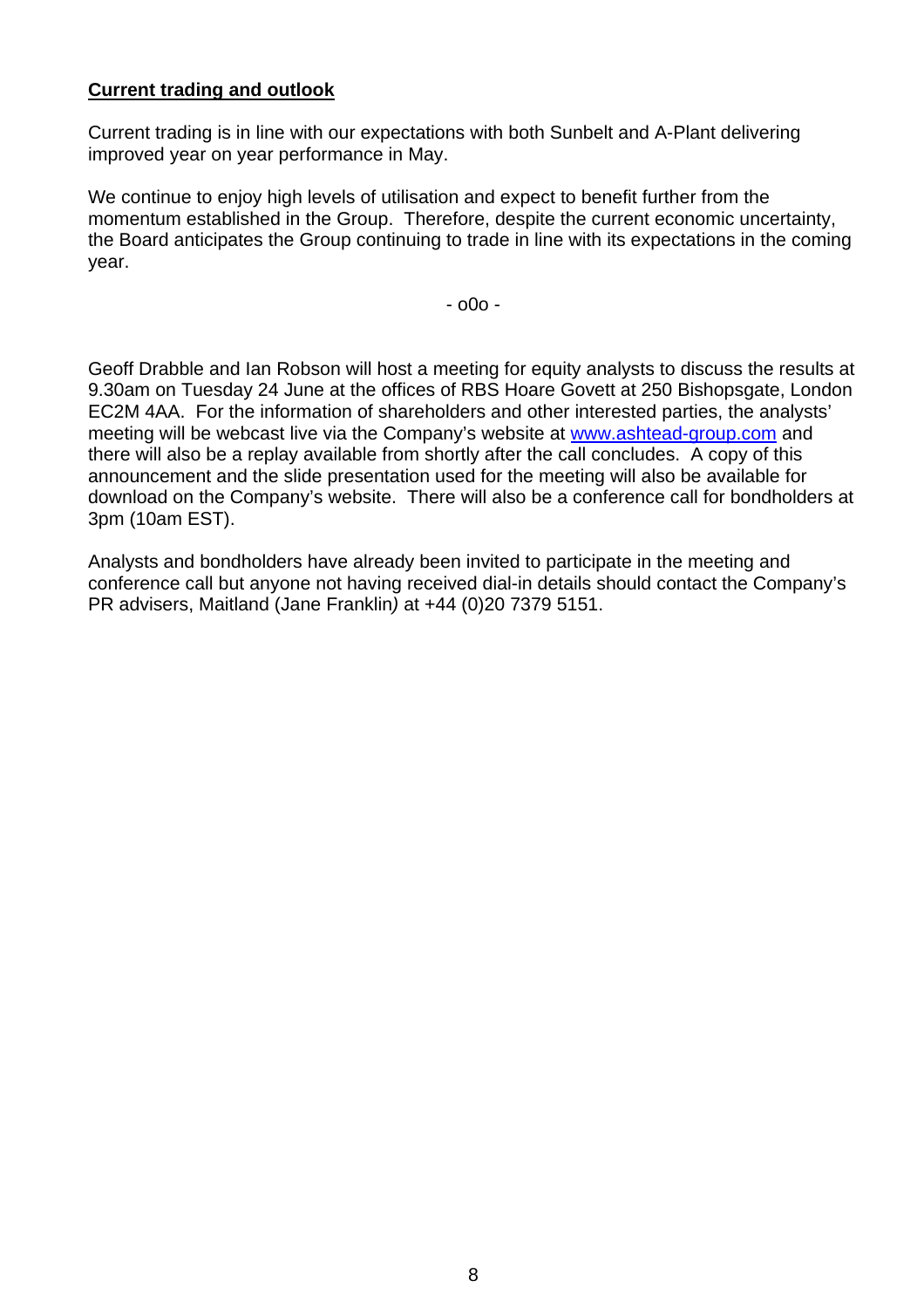### **CONSOLIDATED INCOME STATEMENTS**

|                                                                                                                                                                                                                                                                                        |                                                                                            | 2008                                                                       |                                                                                                          |                                                                                                            | 2007                                                                                      |                                                                                                         |
|----------------------------------------------------------------------------------------------------------------------------------------------------------------------------------------------------------------------------------------------------------------------------------------|--------------------------------------------------------------------------------------------|----------------------------------------------------------------------------|----------------------------------------------------------------------------------------------------------|------------------------------------------------------------------------------------------------------------|-------------------------------------------------------------------------------------------|---------------------------------------------------------------------------------------------------------|
| <u>Fourth quarter – unaudited</u>                                                                                                                                                                                                                                                      | <b>Before</b><br>exceptional items<br>and amortisation<br>£m                               | <b>Exceptional items</b><br>and amortisation<br>£m                         | <b>Total</b><br>£m                                                                                       | <b>Before</b><br>exceptional items,<br>amortisation<br>and fair value<br>remeasurements <sup>+</sup><br>£m | Exceptional items,<br>amortisation<br>and fair value<br>remeasurements <sup>+</sup><br>£m | <b>Total</b><br>£m                                                                                      |
| Revenue<br>Staff costs<br>Other operating costs<br>Other income<br><b>EBITDA*</b><br>Depreciation<br>Amortisation of intangibles<br><b>Operating profit</b><br>Investment income<br>Interest expense<br>Net financing costs<br>Profit/(loss) on ordinary<br>activities before taxation | 235.0<br>(70.9)<br>(80.4)<br>83.7<br>(44.3)<br>39.4<br>1.1<br>(18.4)<br>(17.3)<br>22.1     | -<br>(0.3)<br>(0.3)<br>(0.7)<br>(1.0)<br>$\overline{\phantom{a}}$<br>(1.0) | 235.0<br>(70.9)<br>(80.4)<br>(0.3)<br>83.4<br>(44.3)<br>(0.7)<br>38.4<br>1.1<br>(18.4)<br>(17.3)<br>21.1 | 228.5<br>(76.7)<br>(81.0)<br>5.1<br>75.9<br>(42.0)<br>33.9<br>0.8<br>(20.8)<br>(20.0)<br>13.9              | (1.4)<br>(16.1)<br>(0.9)<br>(18.4)<br>(0.9)<br>(4.4)<br>(23.7)<br>$\equiv$<br>(23.7)      | 228.5<br>(78.1)<br>(97.1)<br>4.2<br>57.5<br>(42.9)<br>(4.4)<br>10.2<br>0.8<br>(20.8)<br>(20.0)<br>(9.8) |
| Taxation:                                                                                                                                                                                                                                                                              |                                                                                            |                                                                            |                                                                                                          |                                                                                                            |                                                                                           |                                                                                                         |
| - current<br>- deferred                                                                                                                                                                                                                                                                | 3.8<br>(10.8)<br>(7.0)                                                                     | 0.6<br>0.6                                                                 | 3.8<br>(10.2)<br>(6.4)                                                                                   | (0.4)<br>(4.6)<br>(5.0)                                                                                    | 6.8<br>6.8                                                                                | (0.4)<br>$\frac{2.2}{1.8}$                                                                              |
| Profit/(loss) after taxation<br>from continuing operations<br>Profit after taxation from                                                                                                                                                                                               | 15.1                                                                                       | (0.4)                                                                      | 14.7                                                                                                     | 8.9                                                                                                        | (16.9)                                                                                    | (8.0)                                                                                                   |
| discontinued operations<br>Profit/(loss) attributable                                                                                                                                                                                                                                  | 2.8                                                                                        |                                                                            | 2.8                                                                                                      | 1.2                                                                                                        |                                                                                           | 1.2                                                                                                     |
| to equity shareholders                                                                                                                                                                                                                                                                 | 17.9                                                                                       | (0.4)                                                                      | 17.5                                                                                                     | 10.1                                                                                                       | (16.9)                                                                                    | $\underline{(6.8)}$                                                                                     |
| Basic earnings per share<br>Diluted earnings per share                                                                                                                                                                                                                                 | 3.4 <sub>p</sub><br>3.4p                                                                   | (0.1p)<br>(0.1p)                                                           | 3.3p<br>3.3p                                                                                             | <u>1.8p</u><br>1.8p                                                                                        | (3.0p)<br>(3.0p)                                                                          | (1.2p)<br>( <u>1.2p</u> )                                                                               |
| Year to 30 April 2008 - audited                                                                                                                                                                                                                                                        |                                                                                            |                                                                            |                                                                                                          |                                                                                                            |                                                                                           |                                                                                                         |
| Revenue<br>Staff costs<br>Other operating costs<br>Other income<br><b>EBITDA*</b><br>Depreciation<br>Amortisation of intangibles<br><b>Operating profit</b><br>Investment income<br>Interest expense<br>Net financing costs<br>Profit/(loss) on ordinary                               | 976.1<br>(298.9)<br>(323.2)<br>9.7<br>363.7<br>(176.6)<br>187.1<br>4.3<br>(79.1)<br>(74.8) | $\qquad \qquad \blacksquare$<br>(2.6)<br>(2.6)<br>$\overline{\phantom{a}}$ | 976.1<br>(298.9)<br>(323.2)<br>9.7<br>363.7<br>(176.6)<br>(2.6)<br>184.5<br>4.3<br>(79.1)<br>(74.8)      | 874.5<br>(280.1)<br>(306.5)<br>11.4<br>299.3<br>(155.0)<br>144.3<br>3.9<br>(73.0)<br>(69.1)                | (10.1)<br>(26.5)<br>(0.9)<br>(37.5)<br>(0.9)<br>(11.0)<br>(49.4)<br>(68.5)<br>(68.5)      | 874.5<br>(290.2)<br>(333.0)<br>10.5<br>261.8<br>(155.9)<br>(11.0)<br>94.9<br>3.9<br>(141.5)<br>(137.6)  |
| activities before taxation<br>Taxation:                                                                                                                                                                                                                                                | 112.3                                                                                      | (2.6)                                                                      | 109.7                                                                                                    | 75.2                                                                                                       | (117.9)                                                                                   | (42.7)                                                                                                  |
| - current<br>- deferred                                                                                                                                                                                                                                                                | (5.7)<br>(33.4)<br>(39.1)                                                                  | (0.6)<br>(0.6)                                                             | (5.7)<br>(34.0)<br>(39.7)                                                                                | (0.2)<br>(26.2)<br>(26.4)                                                                                  | <u>71.0</u><br>71.0                                                                       | (0.2)<br>44.8<br>44.6                                                                                   |
| Profit/(loss) after taxation<br>from continuing operations                                                                                                                                                                                                                             | 73.2                                                                                       | (3.2)                                                                      | 70.0                                                                                                     | 48.8                                                                                                       | (46.9)                                                                                    | 1.9                                                                                                     |
| Profit after taxation from<br>discontinued operations<br><b>Profit attributable</b>                                                                                                                                                                                                    | 7.6                                                                                        | $\equiv$                                                                   | 7.6                                                                                                      | 3.9                                                                                                        | 2.1                                                                                       | 6.0                                                                                                     |
| to equity shareholders                                                                                                                                                                                                                                                                 | 80.8                                                                                       | (3.2)                                                                      | 77.6                                                                                                     | 52.7                                                                                                       | (44.8)                                                                                    | 7.9                                                                                                     |
| Basic earnings per share<br>Diluted earnings per share                                                                                                                                                                                                                                 | 14.8p<br><u>14.7p</u>                                                                      | (0.6p)<br>(0.6p)                                                           | 14.2p<br>14.1 <sub>p</sub>                                                                               | 10.3p<br>10.2 <sub>p</sub>                                                                                 | (8.8p)<br>(8.7p)                                                                          | 1.5p<br>1.5p                                                                                            |

\* EBITDA is presented here as an additional performance measure as it is commonly used by investors and lenders.<br><sup>+</sup> Fair value remeasurements related to embedded derivatives in long term debt.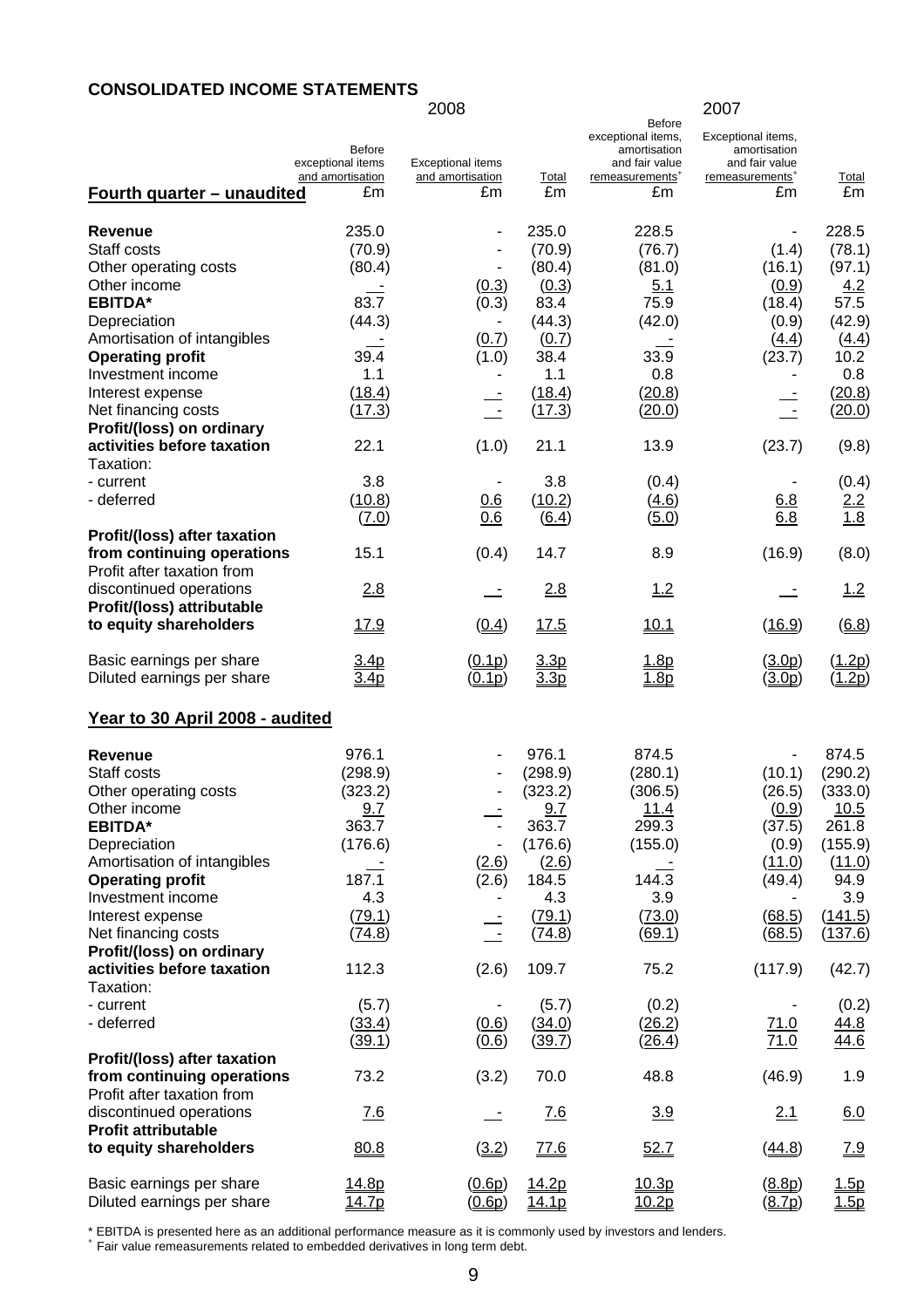## **CONSOLIDATED STATEMENT OF RECOGNISED INCOME AND EXPENSE**

|                                                          | Unaudited       |              | Audited             |              |
|----------------------------------------------------------|-----------------|--------------|---------------------|--------------|
|                                                          | Three months to |              | Year to<br>30 April |              |
|                                                          | 30 April        |              |                     |              |
|                                                          | 2008            | 2007         | 2008                | <u>2007</u>  |
|                                                          | £m              | £m           | £m                  | £m           |
| Net profit/(loss) for the period                         | 17.5            | (6.8)        | 77.6                | 7.9          |
| Net actuarial (loss)/ gain on defined benefit            |                 |              |                     |              |
| pension schemes                                          | (0.6)           | 2.5          | (0.6)               | 2.5          |
| Effect of the limitation on net pension asset recognised | (5.8)           |              | (5.8)               |              |
| Foreign currency translation differences                 | 0.7             | (2.5)        | 2.0                 | (13.0)       |
| Tax on items taken directly to equity                    | (0.9)           | <u>1.6</u>   | (1.4)               | <u> 1.6</u>  |
| Total recognised income and expense for the period       | <u> 10.9</u>    | <u>(5.2)</u> | <u>71.8</u>         | <u>(1.0)</u> |

### **CONSOLIDATED MOVEMENTS IN EQUITY SHAREHOLDERS' FUNDS**

|                                                        | Unaudited       |            | Audited             |       |
|--------------------------------------------------------|-----------------|------------|---------------------|-------|
|                                                        | Three months to |            | Year to<br>30 April |       |
|                                                        | 30 April        |            |                     |       |
|                                                        | 2008            | 2007       | 2008                | 2007  |
|                                                        | £m              | £m         | £m                  | £m    |
| Total recognised income and expense for the period     | 10.9            | (5.2)      | 71.8                | (1.0) |
| Dividends paid                                         | (4.4)           | (3.0)      | (10.5)              | (7.0) |
| Issue of ordinary shares, net of expenses              |                 | 0.7        | 0.5                 | 148.9 |
| Own shares purchased by the Company                    | (12.2)          |            | (23.3)              |       |
| Own shares purchased by the ESOT                       | (0.1)           |            | (1.6)               | (4.9) |
| Credit in respect of share based payments              | 0.5             | <u>0.4</u> | 2.5                 | 2.4   |
| Net (decrease)/ increase in equity shareholders' funds | (5.3)           | (7.1)      | 39.4                | 138.4 |
| Opening equity shareholders' funds                     | 441.4           | 403.8      | 396.7               | 258.3 |
| <b>Closing equity shareholders' funds</b>              | 436.1           | 396.7      | 436.1               | 396.7 |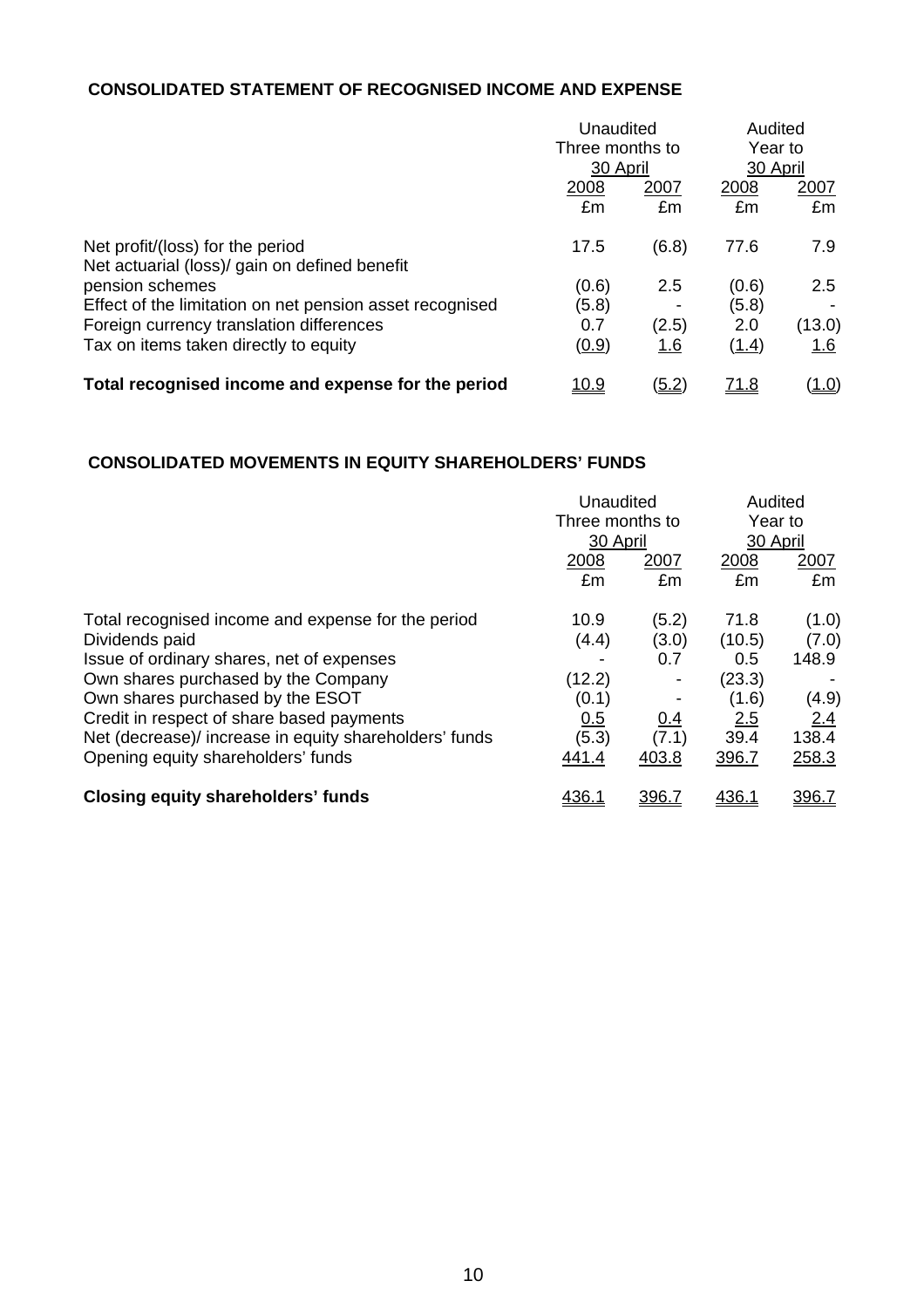# **CONSOLIDATED BALANCE SHEETS AT 30 APRIL**

|                                                                                            |                | Audited        |
|--------------------------------------------------------------------------------------------|----------------|----------------|
|                                                                                            | 2008           | 2007           |
|                                                                                            | £m             | £m             |
| <b>Current assets</b>                                                                      |                |                |
| Inventories                                                                                | 22.6           | 24.2           |
| Trade and other receivables                                                                | 159.9          | 163.7          |
| <b>Current tax asset</b>                                                                   | 2.2            | 2.0            |
| Cash and cash equivalents                                                                  | 1.8            | 1.1            |
|                                                                                            | 186.5          | 191.0          |
| Assets held for sale                                                                       | 26.8           | 10.3           |
|                                                                                            | 213.3          | 201.3          |
| <b>Non-current assets</b>                                                                  |                |                |
| Property, plant and equipment                                                              |                |                |
| - rental equipment                                                                         | 994.0          | 920.6          |
| - other assets                                                                             | 136.1          | 127.4          |
|                                                                                            | 1,130.1        | 1,048.0        |
| Intangible assets - brand names and other acquired intangibles                             | 8.0            | 9.7            |
| Goodwill                                                                                   | 291.9          | 289.6          |
| Deferred tax asset                                                                         | 19.6           | 41.7           |
| Defined benefit pension fund surplus                                                       |                | 5.2            |
|                                                                                            | 1,449.6        | 1,394.2        |
|                                                                                            |                |                |
| <b>Total assets</b>                                                                        | <u>1,662.9</u> | 1,595.5        |
|                                                                                            |                |                |
| <b>Current liabilities</b>                                                                 |                |                |
| Trade and other payables                                                                   | 129.1          | 166.8          |
| <b>Current tax liability</b>                                                               |                | 0.7            |
| Debt due in less than one year                                                             | 7.6            | 9.0            |
| Provisions                                                                                 | 9.1            | 12.7           |
|                                                                                            | 145.8          | 189.2          |
| Liabilities associated with assets classified as held for sale                             | 6.5            |                |
|                                                                                            | 152.3          | 189.2          |
| <b>Non-current liabilities</b>                                                             |                |                |
| Debt due in more than one year                                                             | 957.4          | 908.0          |
| Provisions                                                                                 | 18.8           | 19.6           |
| Deferred tax liability                                                                     | <u>98.3</u>    | 82.0           |
|                                                                                            | 1,074.5        | 1,009.6        |
|                                                                                            |                |                |
| <b>Total liabilities</b>                                                                   | 1,226.8        | <u>1,198.8</u> |
|                                                                                            |                |                |
| <b>Equity shareholders' funds</b>                                                          | 56.2           |                |
| Share capital                                                                              |                | 56.0           |
| Share premium account                                                                      | 3.6            | 3.3            |
| Non-distributable reserve                                                                  | 90.7           | 90.7           |
| Own shares held in treasury by the Company<br>Own shares held in treasury through the ESOT | (23.3)         |                |
|                                                                                            | (7.0)          | (8.7)          |
| Cumulative foreign exchange translation differences                                        | (28.2)         | (30.2)         |
| Distributable reserves                                                                     | 344.1          | <u>285.6</u>   |
| <b>Total equity shareholders' funds</b>                                                    | 436.1          | 396.7          |
| Total liabilities and equity shareholders' funds                                           | 1,662.9        | <u>1,595.5</u> |
|                                                                                            |                |                |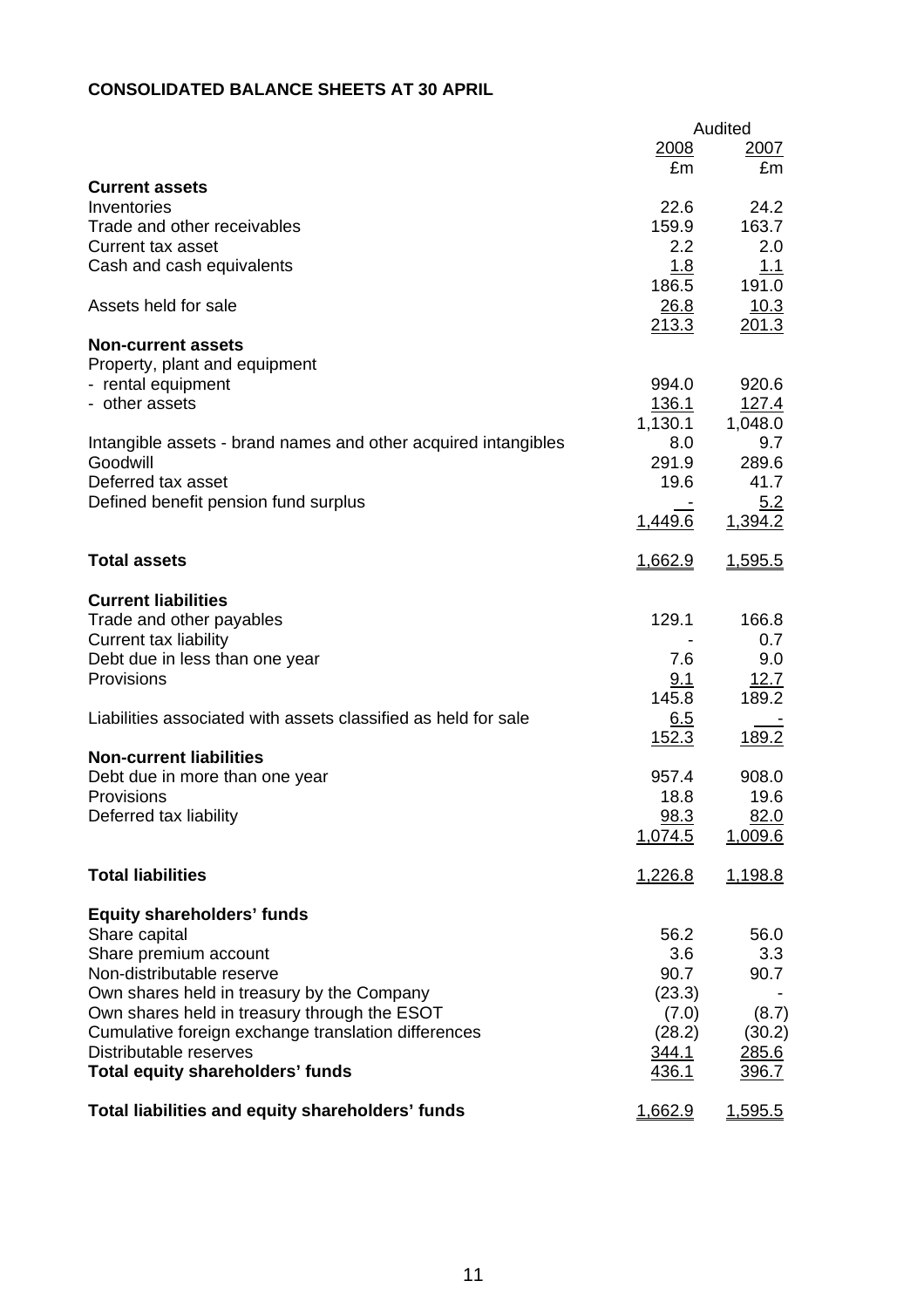# **CONSOLIDATED CASH FLOW STATEMENTS FOR THE YEARS ENDED 30 APRIL**

|                                                                                                                                                                                                                                                                                                                       | Audited |                                                                             |        |                                                               |
|-----------------------------------------------------------------------------------------------------------------------------------------------------------------------------------------------------------------------------------------------------------------------------------------------------------------------|---------|-----------------------------------------------------------------------------|--------|---------------------------------------------------------------|
|                                                                                                                                                                                                                                                                                                                       | 2008    |                                                                             | 2007   |                                                               |
|                                                                                                                                                                                                                                                                                                                       | £m      | £m                                                                          | £m     | £m                                                            |
| Cash flows from operating activities<br>Cash generated from operations before exceptional items<br><b>Exceptional items</b><br>Cash generated from operations<br>Financing costs paid before exceptional items                                                                                                        | (76.4)  | 356.4<br>(9.5)<br>346.9                                                     | (64.2) | 319.3<br>(19.0)<br>300.3                                      |
| Exceptional financing costs paid<br>Financing costs paid<br>Tax paid<br>Net cash from operating activities                                                                                                                                                                                                            |         | (76.4)<br>(6.4)<br>264.1                                                    | (49.8) | (114.0)<br>(5.0)<br>181.3                                     |
| Cash flows from investing activities<br>Acquisition of businesses<br>Payments for property, plant and equipment<br>Proceeds on sale of property, plant and equipment                                                                                                                                                  |         | (5.9)<br>(351.5)                                                            |        | (327.2)<br>(308.3)                                            |
| and assets held for sale<br>Net cash used in investing activities                                                                                                                                                                                                                                                     |         | 92.7<br>(264.7)                                                             |        | 78.5<br>(557.0)                                               |
| <b>Cash flows from financing activities</b><br>Drawdown of loans<br>Redemption of loans<br>Capital element of finance lease payments<br>Purchase of own shares by the Company<br>Purchase of own shares by the ESOT<br>Dividends paid<br>Proceeds from issue of ordinary shares<br>Net cash from financing activities |         | 186.7<br>(143.9)<br>(7.0)<br>(22.9)<br>(1.6)<br>(10.5)<br><u>0.5</u><br>1.3 |        | 890.5<br>(641.8)<br>(9.9)<br>(4.9)<br>(7.0)<br>148.9<br>375.8 |
| Increase in cash and cash equivalents<br>Opening cash and cash equivalents<br>Closing cash and cash equivalents                                                                                                                                                                                                       |         | 0.7<br><u> 1.1</u><br>1.8                                                   |        | 0.1<br><u>1.0</u><br>1.1                                      |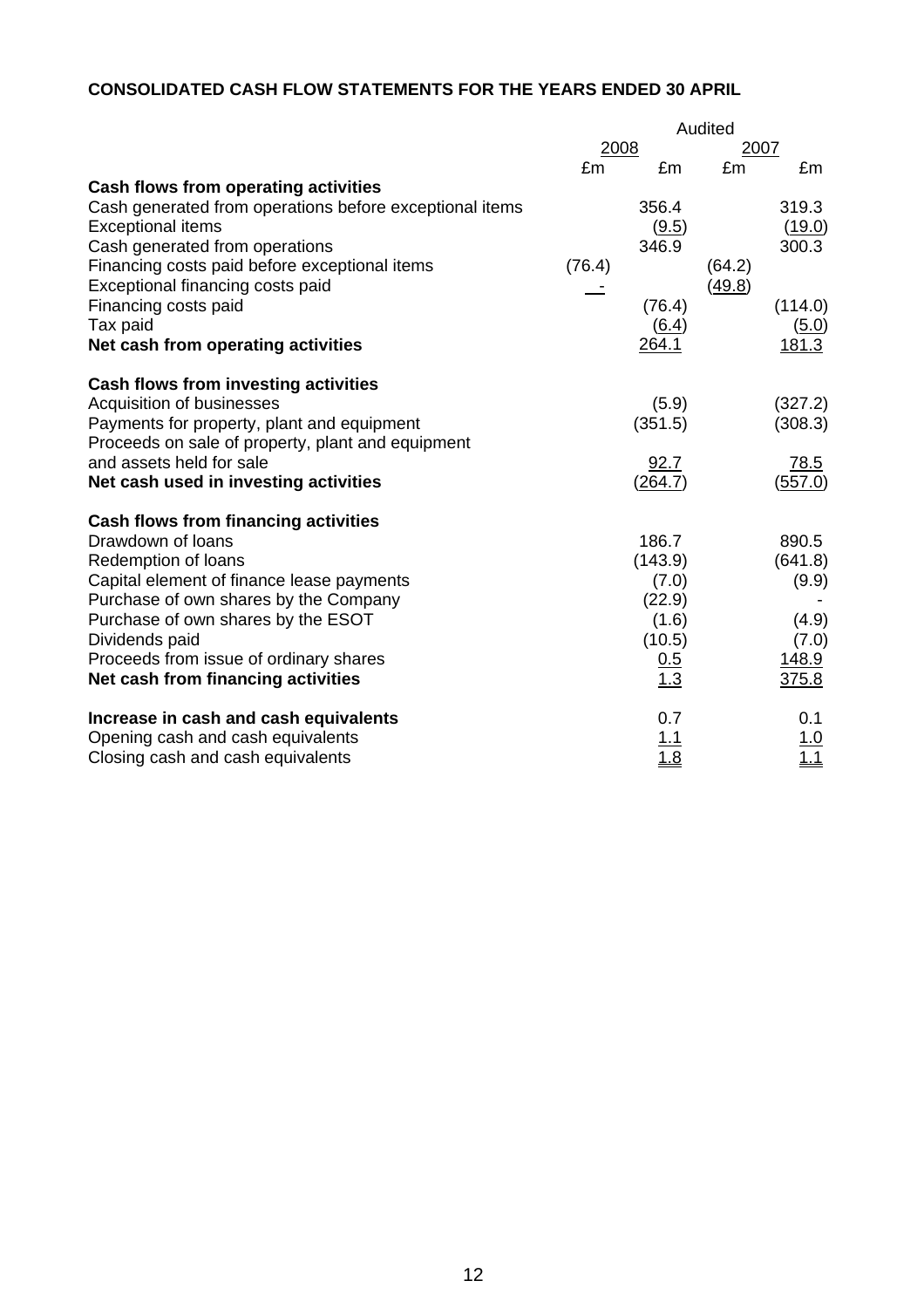### 1. Basis of preparation

The financial statements for the year ended 30 April 2008 were approved by the directors on 23 June 2008. This preliminary announcement of the results for the year ended 30 April 2008 contains information derived from the forthcoming 2007/8 Annual Report & Accounts and does not contain sufficient information to comply with International Financial Reporting Standards (IFRS) and does not constitute the statutory accounts for either 2007/8 or 2006/7 for the purposes of section 240(3) of the Companies Act 1985. The 2007/8 results are extracted from the audited accounts for that year which have not yet been filed with Companies House. The comparative figures for 2006/7 have been extracted from the accounts for that year which have been delivered to Companies House except that the income statement has been restated to separate Ashtead Technology as a discontinued operation in accordance with IFRS 5. The auditors' reports in respect of both years were unqualified and do not contain a statement under section 237(2) or (3) of the Companies Act 1985. The results for the year ended and quarter ended 30 April 2008 have been prepared in accordance with relevant IFRS and the accounting policies set out in the Group's Annual Report & Accounts for the year ended 30 April 2007.

The figures for the fourth quarter are unaudited.

The exchange rates used in respect of the US dollar are:

|                                     | 2008 | 2007 |
|-------------------------------------|------|------|
| Average for the year ended 30 April | 2.01 | 1.91 |
| At 30 April                         | 1.98 | 2.00 |

| 2.<br>Segmental analysis  |            | Operating        |              |               |
|---------------------------|------------|------------------|--------------|---------------|
|                           |            | profit before    | Exceptional  |               |
|                           |            | exceptionals     | items and    | Operating     |
|                           | Revenue    | and amortisation | amortisation | <u>profit</u> |
| Three months to 30 April  | £m         | £m               | £m           | £m            |
| 2008                      |            |                  |              |               |
| Sunbelt                   | 179.9      | 32.9             | (0.5)        | 32.4          |
| A-Plant                   | 55.1       | 8.3              | (0.5)        | 7.8           |
| Corporate costs           |            | (1.8)            |              | (1.8)         |
| Continuing operations     | 235.0      | 39.4             | (1.0)        | 38.4          |
| <b>Ashtead Technology</b> | <u>6.9</u> | 3.3              |              | 3.3           |
| Total group               | 241.9      | 42.7             | (1.0)        | 41.7          |
| 2007                      |            |                  |              |               |
| Sunbelt                   | 178.3      | 30.4             | (17.1)       | 13.3          |
| A-Plant                   | 50.2       | 5.9              | (6.5)        | (0.6)         |
| Corporate costs           |            | (2.4)            | (0.1)        | (2.5)         |
| Continuing operations     | 228.5      | 33.9             | (23.7)       | 10.2          |
| <b>Ashtead Technology</b> | 5.3        | <u>1.8</u>       |              | 1.8           |
| Total group               | 233.8      | 35.7             | (23.7)       | 12.0          |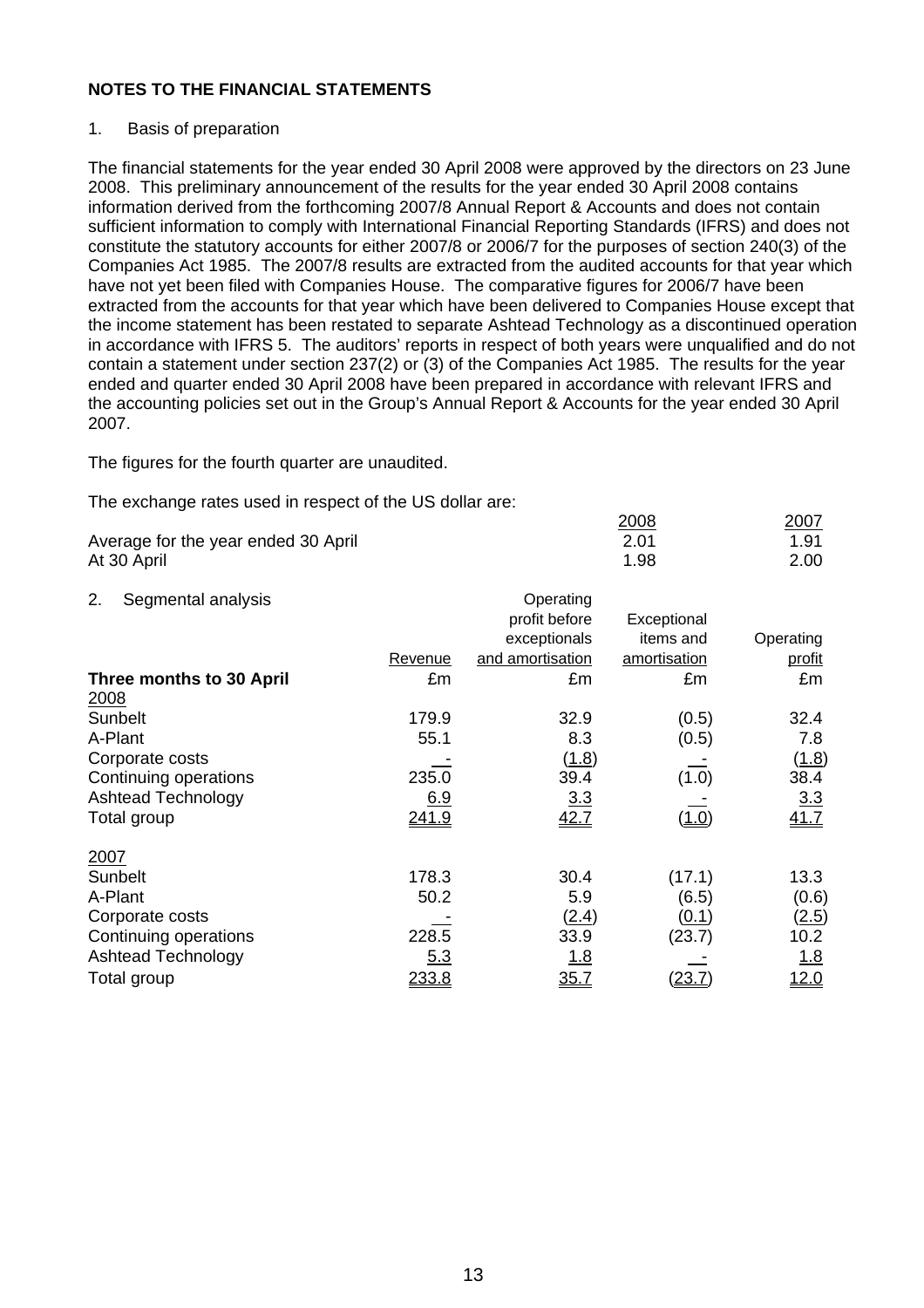# 2. Segmental analysis (continued)

|                           |             | Operating        |              |               |
|---------------------------|-------------|------------------|--------------|---------------|
|                           |             | profit before    | Exceptional  |               |
|                           |             | exceptionals     | items and    | Operating     |
|                           | Revenue     | and amortisation | amortisation | <u>profit</u> |
| Year to 30 April          | £m          | £m               | £m           | £m            |
| 2008                      |             |                  |              |               |
| Sunbelt                   | 761.3       | 164.9            | (2.1)        | 162.8         |
| A-Plant                   | 214.8       | 30.2             | (0.5)        | 29.7          |
| Corporate costs           |             | (8.0)            |              | (8.0)         |
| Continuing operations     | 976.1       | 187.1            | (2.6)        | 184.5         |
| <b>Ashtead Technology</b> | 26.5        | <u>10.6</u>      |              | 10.6          |
| Total group               | 1,002.6     | <u>197.7</u>     | (2.6)        | <u>195.1</u>  |
| 2007                      |             |                  |              |               |
| Sunbelt                   | 684.6       | 132.5            | (42.3)       | 90.2          |
| A-Plant                   | 189.9       | 20.1             | (6.9)        | 13.2          |
| Corporate costs           |             | (8.3)            | (0.2)        | (8.5)         |
| Continuing operations     | 874.5       | 144.3            | (49.4)       | 94.9          |
| Ashtead Technology        | <u>21.6</u> | 6.2              |              | 6.2           |
| Total group               | 896.1       | <u> 150.5</u>    | <u>49.4</u>  | <u> 101. </u> |

# 3. Operating costs

|                                        |                           | 2008                      |              |                           | 2007                      |            |
|----------------------------------------|---------------------------|---------------------------|--------------|---------------------------|---------------------------|------------|
|                                        | <b>Before</b>             |                           |              | <b>Before</b>             |                           |            |
|                                        | exceptional               | Exceptional               |              | exceptional               | Exceptional               |            |
| Three months to 30 April               | items and<br>amortisation | items and<br>amortisation | Total        | items and<br>amortisation | items and<br>amortisation | Total      |
|                                        | £m                        | £m                        | £m           | £m                        | £m                        | £m         |
| Staff costs:                           |                           |                           |              |                           |                           |            |
| <b>Salaries</b>                        | 64.8                      |                           | 64.8         | 69.7                      |                           | 69.7       |
| Social security costs                  | 5.3                       |                           | 5.3          | 6.0                       |                           | 6.0        |
| Other pension costs                    | 0.8                       |                           | 0.8          | 1.0                       |                           | 1.0        |
| Redundancies and retention bonuses     |                           |                           |              |                           |                           | <u>1.4</u> |
|                                        | 70.9                      |                           | 70.9         | 76.7                      | $\frac{1.4}{1.4}$         | 78.1       |
| Other operating costs:                 |                           |                           |              |                           |                           |            |
| Vehicle costs                          | 17.1                      |                           | 17.1         | 15.2                      |                           | 15.2       |
| Spares, consumables & external repairs | 15.0                      |                           | 15.0         | 14.9                      |                           | 14.9       |
| <b>Facility costs</b>                  | 10.9                      |                           | 10.9         | 10.8                      | 6.1                       | 16.9       |
| Other external charges                 | <u>37.4</u>               |                           | <u>37.4</u>  | <u>40.1</u>               | <u>10.0</u>               | 50.1       |
|                                        | 80.4                      |                           | 80.4         | 81.0                      | 16.1                      | 97.1       |
| Other income:                          |                           |                           |              |                           |                           |            |
| Profit on disposal of fixed assets     |                           | 0.3                       | 0.3          | (5.1)                     | 0.9                       | (4.2)      |
| Depreciation and amortisation:         |                           |                           |              |                           |                           |            |
| Depreciation                           | 44.3                      |                           | 44.3         | 42.0                      | 0.9                       | 42.9       |
| Amortisation of acquired intangibles   |                           | <u>0.7</u>                | <u>0.7</u>   |                           |                           | <u>4.4</u> |
|                                        | <u>44.3</u>               | 0.7                       | 45.0         | 42.0                      | $\frac{4.4}{5.3}$         | 17.3       |
|                                        | 195.6                     | 1.0                       | <u>196.6</u> | 194.6                     | 23.7                      | 218.3      |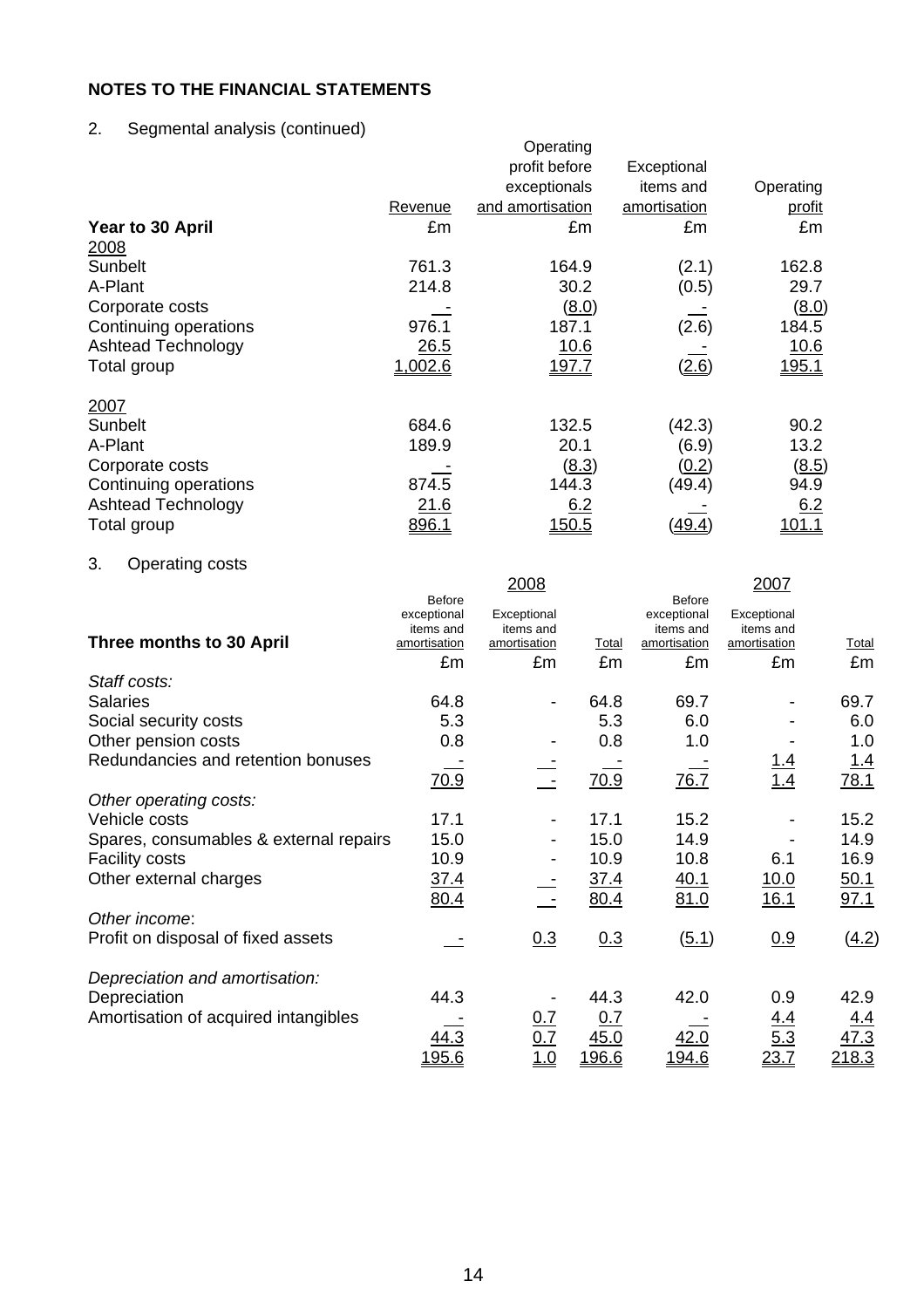#### 3. Operating costs (continued)

|                                        |                                                                 | 2008                                           |                       |                                                                 | 2007                                           |                      |
|----------------------------------------|-----------------------------------------------------------------|------------------------------------------------|-----------------------|-----------------------------------------------------------------|------------------------------------------------|----------------------|
| Year to 30 April                       | <b>Before</b><br>exceptional<br>items and<br>amortisation<br>£m | Exceptional<br>items and<br>amortisation<br>£m | Total<br>£m           | <b>Before</b><br>exceptional<br>items and<br>amortisation<br>£m | Exceptional<br>items and<br>amortisation<br>£m | Total<br>£m          |
| Staff costs:                           |                                                                 |                                                |                       |                                                                 |                                                |                      |
| <b>Salaries</b>                        | 271.7                                                           |                                                | 271.7                 | 254.4                                                           |                                                | 254.4                |
| Social security costs                  | 22.5                                                            |                                                | 22.5                  | 21.1                                                            |                                                | 21.1                 |
| Other pension costs                    | 4.7                                                             |                                                | 4.7                   | 4.6                                                             |                                                | 4.6                  |
| Redundancies and retention bonuses     | 298.9                                                           |                                                | 298.9                 | 280.1                                                           | <u> 10.1</u><br>10.1                           | <u>10.1</u><br>290.2 |
| Other operating costs:                 |                                                                 |                                                |                       |                                                                 |                                                |                      |
| Vehicle costs                          | 71.0                                                            |                                                | 71.0                  | 63.7                                                            |                                                | 63.7                 |
| Spares, consumables & external repairs | 55.7                                                            |                                                | 55.7                  | 55.9                                                            |                                                | 55.9                 |
| <b>Facility costs</b>                  | 40.9                                                            |                                                | 40.9                  | 37.5                                                            | 10.2                                           | 47.7                 |
| Other external charges                 | <u>155.6</u><br>323.2                                           |                                                | 155.6<br>323.2        | <u>149.4</u><br>306.5                                           | <u>16.3</u><br>26.5                            | 165.7<br>333.0       |
| Other income:                          |                                                                 |                                                |                       |                                                                 |                                                |                      |
| Profit on disposal of fixed assets     | (9.7)<br>(9.7)                                                  |                                                | <u>(9.7)</u><br>(9.7) | (11.4)<br>(11.4)                                                | 0.9<br>0.9                                     | (10.5)<br>(10.5)     |
| Depreciation and amortisation:         |                                                                 |                                                |                       |                                                                 |                                                |                      |
| Depreciation                           | 176.6                                                           |                                                | 176.6                 | 155.0                                                           | 0.9                                            | 155.9                |
| Amortisation of acquired intangibles   |                                                                 | <u>2.6</u>                                     | 2.6                   |                                                                 | <u> 11.0</u>                                   | <u>11.0</u>          |
|                                        | 176.6                                                           | 2.6                                            | 179.2                 | 155.0                                                           | <u> 11.9</u>                                   | 166.9                |
|                                        | <u>789.0</u>                                                    | <u> 2.6</u>                                    | 791.6                 | <u>730.2</u>                                                    | 49.4                                           | <u>779.6</u>         |

4. Exceptional items, amortisation and fair value remeasurements related to embedded derivatives

'Exceptional items' are those items of financial performance that are material and non-recurring in nature. Amortisation relates to the periodic write off of acquired intangible assets. Non-cash fair value remeasurements relate to embedded derivatives within long term debt instruments. The Group believes these items should be disclosed separately within the consolidated income statement to assist in the understanding of the financial performance of the Group.Exceptional items, amortisation and fair value remeasurements are excluded from underlying profit and earnings per share and are set out below:

|                                                | Three months to 30 April |            | Year to 30 April |       |  |
|------------------------------------------------|--------------------------|------------|------------------|-------|--|
|                                                | 2008                     | 2007       | 2008             | 2007  |  |
|                                                | £m                       | £m         | £m               | £m    |  |
| Senior note redemption costs                   |                          |            |                  | 42.1  |  |
| Write off of deferred financing costs relating |                          |            |                  |       |  |
| to debt redeemed                               |                          |            |                  | 10.5  |  |
| Acquisition integration costs                  |                          | 5.2        |                  | 21.3  |  |
| Rebranding costs                               |                          | 6.9        |                  | 9.4   |  |
| UK restructuring                               | 0.3                      | 6.2        |                  | 6.2   |  |
| Other costs                                    |                          | <u>1.0</u> |                  | 2.0   |  |
| Total exceptional items                        | 0.3                      | 19.3       |                  | 91.5  |  |
| Amortisation of acquired intangibles           | 0.7                      | 4.4        | 2.6              | 11.0  |  |
| Fair value remeasurements of embedded          |                          |            |                  |       |  |
| Derivatives                                    |                          |            |                  | 15.4  |  |
|                                                |                          | 23.7       | 2.6              | 117.9 |  |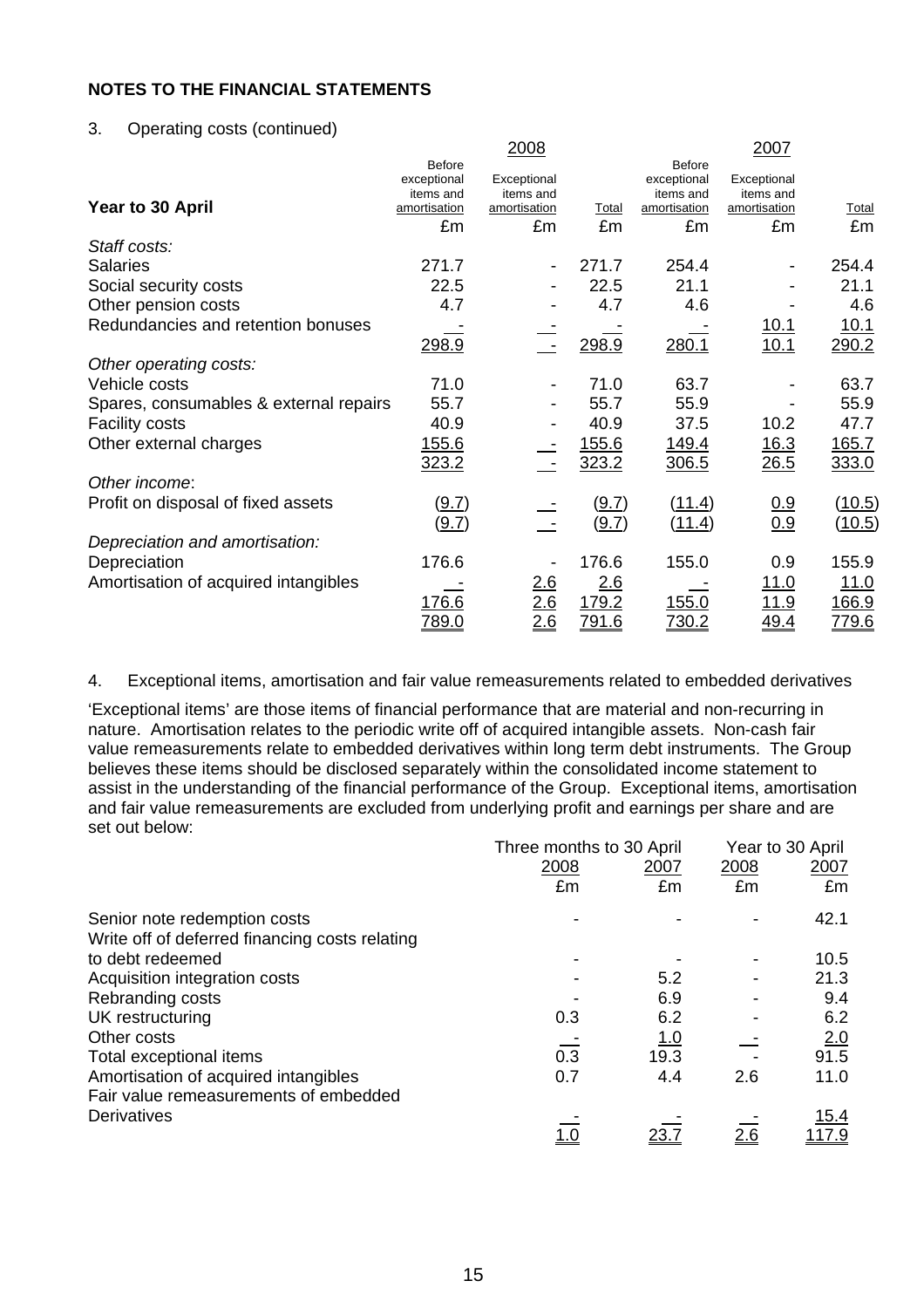4. Exceptional items, amortisation and fair value remeasurements related to embedded derivatives (continued)

The items detailed in the table above are presented in the income statement as follows:

|                                                                                      | Three months to 30 April | Year to 30 April   |                   |                   |
|--------------------------------------------------------------------------------------|--------------------------|--------------------|-------------------|-------------------|
|                                                                                      | <u>2008</u>              | <u>2007</u>        | 2008              | <u>2007</u>       |
|                                                                                      | £m                       | £m                 | £m                | £m                |
| Staff costs                                                                          |                          | 1.4                |                   | 10.1              |
| Other operating costs                                                                |                          | 16.1               |                   | 26.5              |
| Other income                                                                         | 0.3                      | 0.9                |                   | 0.9               |
| Depreciation                                                                         |                          | 0.9                |                   | 0.9               |
| Amortisation of acquired intangibles                                                 | 0.7<br>$\overline{1}$ .0 | <u>4.4</u><br>23.7 | $\frac{2.6}{2.6}$ | 11.0<br>49.4      |
| Charged in arriving at operating profit<br>Net financing costs                       |                          |                    |                   | 68.5              |
| Charged in arriving at profit before tax                                             | 1.0                      | 23.7               | 26                | 117.9             |
| 5.<br>Financing costs                                                                |                          |                    |                   |                   |
|                                                                                      | Three months to 30 April |                    |                   | Year to 30 April  |
|                                                                                      | 2008                     | <u>2007</u>        | 2008              | 2007              |
|                                                                                      | £m                       | £m                 | £m                | £m                |
| Investment income:                                                                   |                          |                    |                   |                   |
| Interest and other financial income<br>Expected return on assets of defined benefit  |                          |                    |                   | 0.1               |
| pension plan                                                                         |                          | <u>0.8</u>         |                   |                   |
|                                                                                      | $\frac{1.1}{1.1}$        | 0.8                | $\frac{4.3}{4.3}$ | $\frac{3.8}{3.9}$ |
| Interest expense:                                                                    |                          |                    |                   |                   |
| Bank interest payable                                                                | 7.5                      | 9.9                | 36.1              | 34.0              |
| Interest payable on second priority senior                                           |                          |                    |                   |                   |
| secured notes                                                                        | 9.0<br>0.3               | 9.1<br>0.4         | 35.4<br>1.2       | 31.7<br>1.6       |
| Interest payable on finance leases<br>Non-cash unwind of discount on defined benefit |                          |                    |                   |                   |
| pension plan liabilities                                                             | 0.7                      | 0.5                | 2.9               | 2.5               |
| Non-cash unwind of discount on self insurance                                        |                          |                    |                   |                   |
| provisions                                                                           | 0.2                      | 0.3                | 1.1               | 0.7               |
| Amortisation of deferred costs of debt raising                                       | 0.7                      | <u>0.6</u>         | <u>2.4</u>        | 2.5               |
|                                                                                      | 18.4                     | 20.8               | 79.1              | 73.0              |
| Exceptional costs and fair value remeasurements                                      |                          |                    |                   |                   |
| of embedded derivatives in long term debt                                            |                          |                    |                   | 68.5              |
| Total interest expense                                                               | 18.4                     | 20.8               | <u>79.1</u>       | <u>141.5</u>      |
| Net financing costs before exceptional items and                                     |                          |                    |                   |                   |
| fair value remeasurements of embedded                                                |                          |                    |                   |                   |
| derivatives                                                                          | 17.3                     | 20.0               | 74.8              | 69.1              |
| Net exceptional items and fair value                                                 |                          |                    |                   |                   |
| remeasurements of embedded derivatives                                               |                          |                    |                   | 68.5              |
| Net financing costs                                                                  | 17.3                     | 20.0               | 74.8              | <u> 137.6</u>     |

#### 6. Taxation

The £39.1m tax charge on the underlying pre-tax profit of £112.3m from continuing operations represents an effective tax rate of 35% (2007: 35%). The £39.1m underlying tax consists of current tax of £nil relating to the UK (2007: £nil), current tax of £5.7m relating to the US (2007: £0.2m), deferred tax of £18.0m relating to the UK (2007: £6.9m), deferred tax of £15.4m relating to the US (2007: £19.3m). In addition, there was a £1.6m exceptional charge reflecting the effect on the UK deferred tax asset of the reduction in the corporation tax rate from 30% to 28% from 1 April 2008.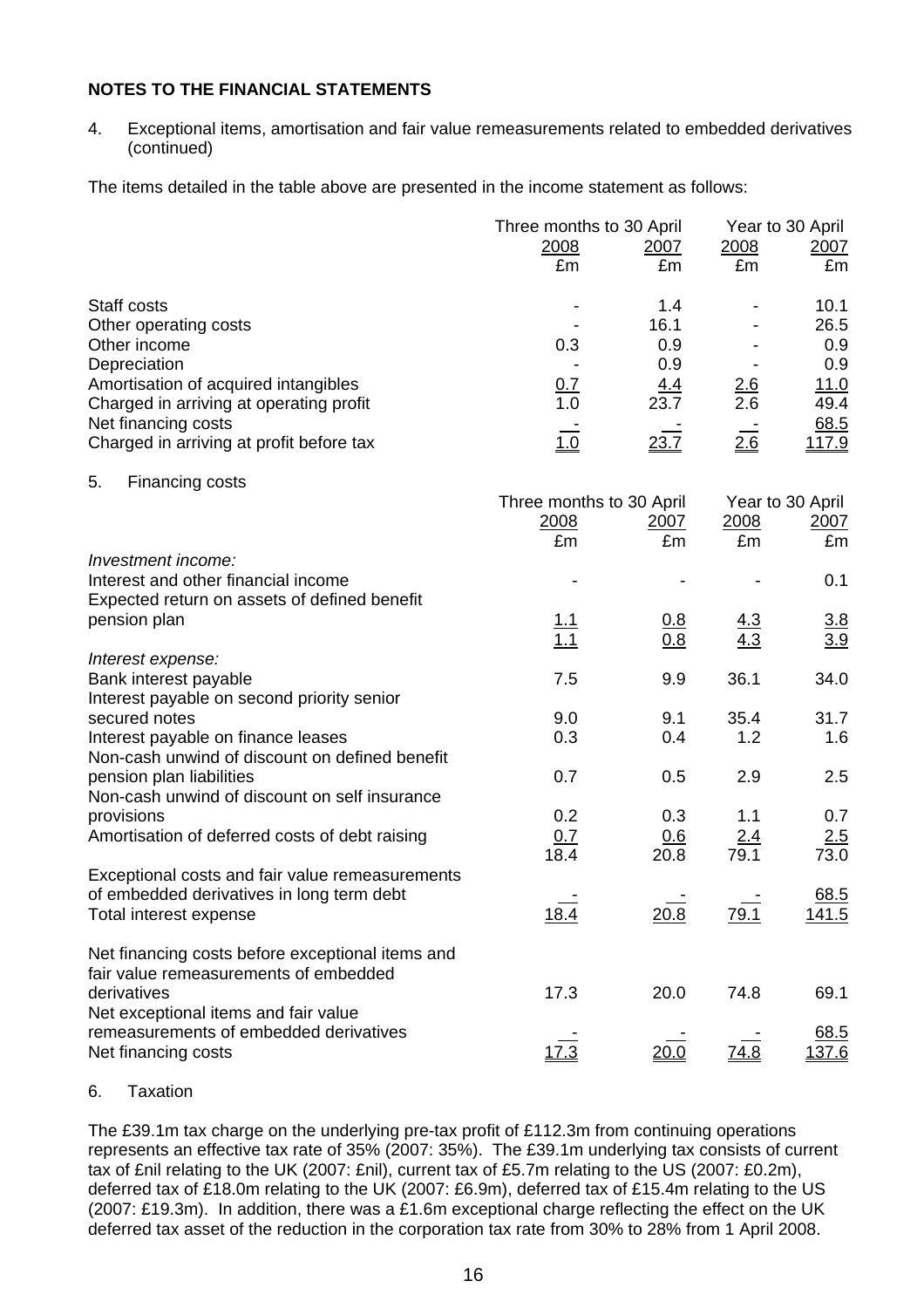#### 7. Earnings per share

Basic and diluted earnings per share for the three and twelve months ended 30 April 2008 have been calculated based on the profit for the relevant period and on the weighted average number of ordinary shares in issue during that period (excluding shares held in treasury and by the ESOT over which dividends have been waived). Diluted earnings per share is computed using the result for the relevant period and the diluted number of shares (ignoring any potential issue of ordinary shares which would be anti-dilutive). These are calculated as follows:

|                                                                                                                                                   | Three months to<br>30 April  |                                             | Year to<br>30 April                   |                              |
|---------------------------------------------------------------------------------------------------------------------------------------------------|------------------------------|---------------------------------------------|---------------------------------------|------------------------------|
|                                                                                                                                                   | 2008                         | 2007                                        | 2008                                  | <u>2007</u>                  |
| Profit for the financial period (£m)<br>From continuing operations<br>From discontinued operations<br>From continuing and discontinued operations | 14.7<br>2.8<br>17.5          | (8.0)<br><u> 1.2</u><br>$\underline{(6.8)}$ | 70.0<br>7.6<br>77.6                   | 1.9<br>$\frac{6.0}{7.9}$     |
| Weighted average number of shares (m) - basic<br>- diluted                                                                                        | <u>531.3</u><br><u>532.4</u> | <u>551.4</u><br><u>562.1</u>                | 547.0<br><u>549.2</u>                 | <u>512.3</u><br><u>519.0</u> |
| Basic earnings per share<br>From continuing operations<br>From discontinued operations<br>From continuing and discontinued operations             | 2.8p<br>0.5p<br>3.3p         | (1.4p)<br>0.2p<br>(1.2p)                    | 12.8p<br><u>1.4p</u><br>14.2p         | 0.4p<br><u>1.1p</u><br>1.5p  |
| Diluted earnings per share<br>From continuing operations<br>From discontinued operations<br>From continuing and discontinued operations           | 2.8p<br>0.5p<br>3.3p         | (1.4p)<br><u>0.2p</u><br>( <u>1.2p</u> )    | 12.7p<br><u>1.4p</u><br><u> 14.1p</u> | 0.4p<br><u> 1.1p</u><br>1.5p |

Underlying earnings per share (defined in any period as the earnings before exceptional items, amortisation of acquired intangibles and fair value remeasurements for that period divided by the weighted average number of shares in issue in that period) and cash tax earnings per share (defined in any period as underlying earnings before other deferred taxes divided by the weighted average number of shares in issue in that period) may be reconciled to the basic earnings per share as follows:

|                                                                                                                                               | Three months to<br>30 April         |                                       | Year to<br>30 April                         |                                          |
|-----------------------------------------------------------------------------------------------------------------------------------------------|-------------------------------------|---------------------------------------|---------------------------------------------|------------------------------------------|
|                                                                                                                                               | 2008                                | 2007                                  | 2008                                        | <u> 2007</u>                             |
| Basic earnings per share                                                                                                                      | 3.3p                                | (1.2p)                                | 14.2p                                       | 1.5p                                     |
| Exceptional items, amortisation of acquired<br>intangibles and fair value remeasurements<br>Tax on exceptional items,                         | 0.2p                                | 4.3 <sub>p</sub>                      | 0.5p                                        | 23.0p                                    |
| amortisation and fair value remeasurements<br>Exceptional deferred tax charge/(credit)<br>Underlying earnings per share<br>Other deferred tax | (0.1p)<br>$3.\overline{4p}$<br>2.1p | (1.5p)<br>0.2p<br>1.8p<br><u>1.0p</u> | (0.2p)<br>0.3p<br>14.8p<br>6.6 <sub>p</sub> | (7.2p)<br><u>(7.0p)</u><br>10.3p<br>5.5p |
| Cash tax earnings per share                                                                                                                   | 5.5p                                | 2.8 <sub>D</sub>                      | <u>21.4p</u>                                | <u>15.8p</u>                             |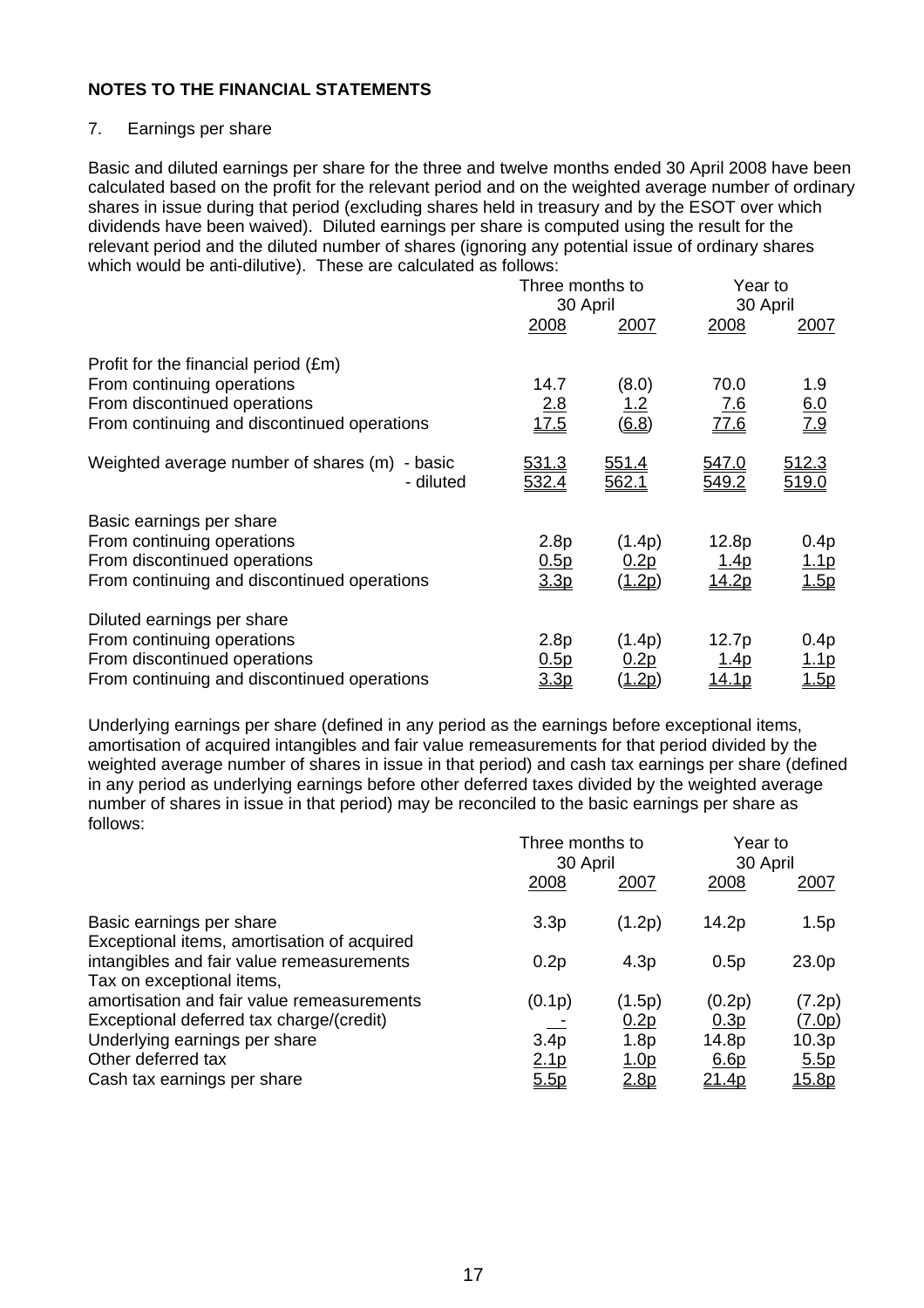### 8. Property, plant and equipment

|                                  | 2008         |                | 2007         |              |  |
|----------------------------------|--------------|----------------|--------------|--------------|--|
|                                  | Rental       |                | Rental       |              |  |
|                                  | equipment    | Total          | equipment    | <u>Total</u> |  |
| Net book value                   | £m           | £m             | £m           | £m           |  |
| At 1 May                         | 920.6        | 1,048.0        | 559.9        | 646.7        |  |
| Exchange difference              | 5.7          | 6.4            | (48.4)       | (54.4)       |  |
| <b>Reclassifications</b>         | (0.5)        |                | (0.4)        |              |  |
| <b>Additions</b>                 | 294.8        | 331.0          | 256.4        | 290.2        |  |
| Acquisitions                     | 2.8          | 2.8            | 344.6        | 385.2        |  |
| <b>Disposals</b>                 | (52.8)       | (57.7)         | (53.1)       | (59.0)       |  |
| Depreciation                     | (158.8)      | (182.3)        | (138.4)      | (160.7)      |  |
|                                  | 1,011.8      | 1,148.2        | 920.6        | 1,048.0      |  |
| Transfer to assets held for sale | (17.8)       | (18.1)         |              |              |  |
| At 30 April                      | <u>994.0</u> | <u>1,130.1</u> | <u>920.6</u> | 1,048.0      |  |

During the period we reassessed the useful economic lives and residual values of the rental fleet which reduced the depreciation charge by £3.0m.

### 9. Called up share capital

Ordinary shares of 10p each:

|                                    | 2008<br>Number | 2007<br>Number | 2008<br>£m  | <u>2007</u><br>£m |
|------------------------------------|----------------|----------------|-------------|-------------------|
| Authorised                         | 900,000,000    | 900,000,000    | 90.0        | 0.09              |
| Allotted, called up and fully paid | 561,687,727    | 559,898,348    | <u>56.2</u> | 56.0              |

In the year ended 30 April 2008, 1,789,379 ordinary shares of 10p each were issued at an average price of 28.4p per share under share option plans raising £0.5m. In addition, during the year the Company purchased 31,758,096 shares at a total cost of £23.3m, which are held in treasury and the ESOT purchased 1,253,962 shares at a total cost of £1.6m.

#### 10. Statement of changes in shareholders' equity

|                                     | Share<br>capital<br>£m | Share<br>premium<br>£m   | Non<br>distributable<br>reserves<br>£m | Treasury<br>stock<br>£m | Own<br>shares<br>held by<br><b>ESOT</b><br>£m | Cumulative<br>foreign<br>exchange<br>translation<br>difference<br>£m | Distributable<br>reserves<br>£m | Total<br>£m |
|-------------------------------------|------------------------|--------------------------|----------------------------------------|-------------------------|-----------------------------------------------|----------------------------------------------------------------------|---------------------------------|-------------|
| Total recognised                    |                        |                          |                                        |                         |                                               |                                                                      |                                 |             |
| income and expense                  |                        |                          |                                        |                         |                                               | 2.0                                                                  | 69.8                            | 71.8        |
| Shares issued                       | 0.2                    | 0.3                      |                                        |                         |                                               |                                                                      |                                 | 0.5         |
| Treasury shares purchased           |                        | $\overline{\phantom{a}}$ |                                        | (23.3)                  | $\overline{\phantom{0}}$                      | -                                                                    |                                 | (23.3)      |
| Dividends paid                      |                        |                          |                                        |                         |                                               |                                                                      | (10.5)                          | (10.5)      |
| Share based payments                |                        | $\blacksquare$           |                                        |                         |                                               |                                                                      | 2.5                             | 2.5         |
| Vesting of share awards             |                        |                          |                                        |                         | 3.3                                           |                                                                      | (3.3)                           |             |
| Own shares purchased                |                        |                          |                                        |                         | <u>(1.6)</u>                                  |                                                                      |                                 | (1.6)       |
| Net changes in shareholders' equity | 0.2                    | 0.3                      |                                        | (23.3)                  | 1.7                                           | 2.0                                                                  | 58.5                            | 39.4        |
| Opening shareholders' equity        | 56.0                   | <u>3.3</u>               | 90.7                                   |                         | (8.7)                                         | (30.2)                                                               | 285.6                           | 396.7       |
| Closing shareholders' equity        | 56.2                   | 3.6                      | 90.7                                   | <u>(23.3)</u>           | <u>(7.0)</u>                                  | (28.2)                                                               | 344.1                           | 436.1       |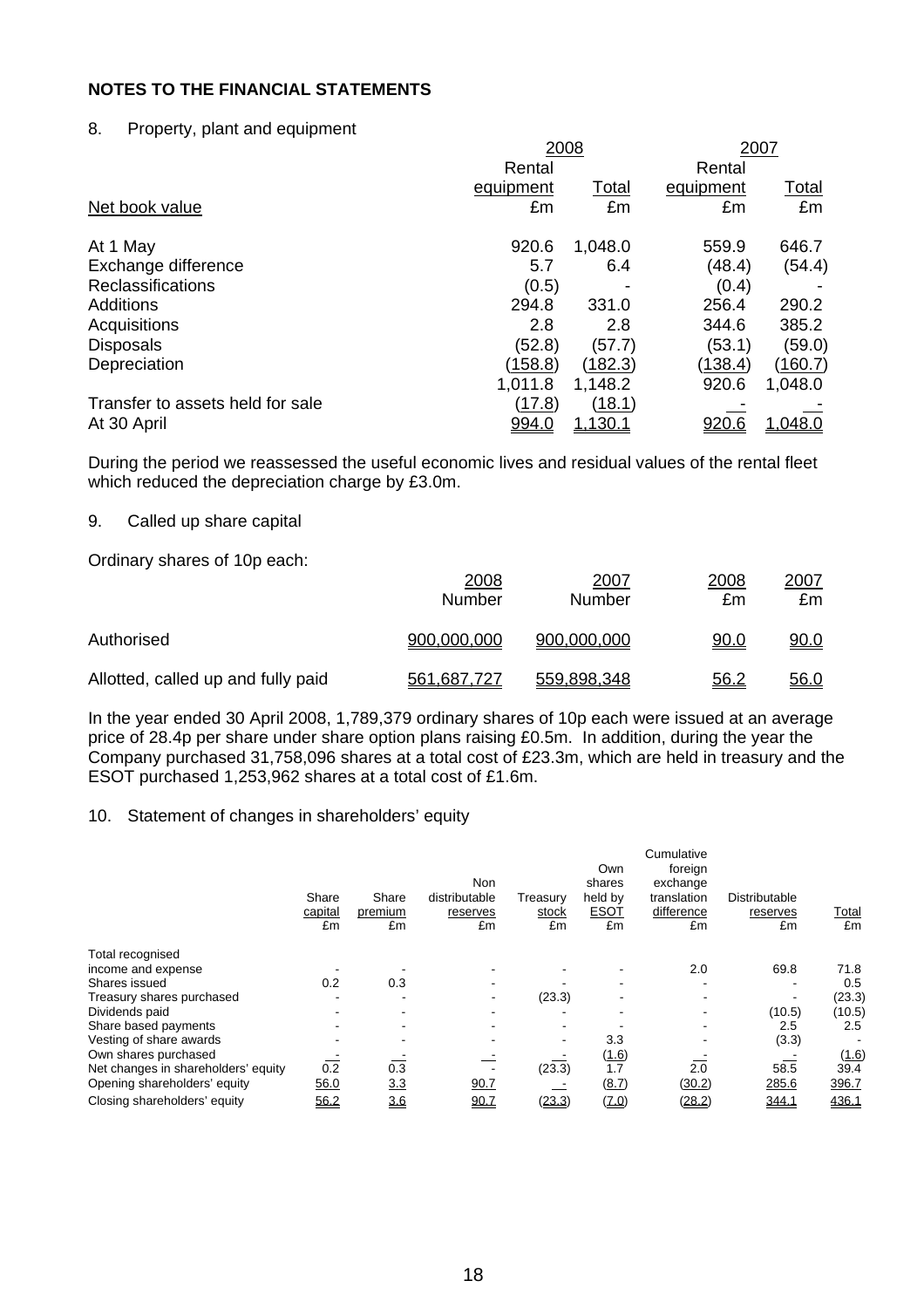| 11.<br>Notes to the cash flow statement                      |              |                          |
|--------------------------------------------------------------|--------------|--------------------------|
|                                                              | 2008         | Year to 30 April<br>2007 |
|                                                              | £m           | £m                       |
| Cash flow from operating activities<br>a)                    |              |                          |
| Operating profit before exceptional items and amortisation:  |              |                          |
| - continuing operations                                      | 187.1        | 144.3                    |
| - discontinued operations                                    | 10.6         | 6.2                      |
|                                                              | 197.7        | 150.5                    |
| Depreciation                                                 |              |                          |
| - continuing operations                                      | 176.6        | 155.0                    |
| - discontinued operations<br>EBITDA before exceptional items | 5.7<br>380.0 | 4.8<br>310.3             |
| Profit on disposal of property, plant and equipment          | (10.1)       | (11.8)                   |
| Decrease in inventories                                      | 1.7          | 14.8                     |
| (Increase)/decrease in trade and other receivables           | (16.1)       | 7.2                      |
| Decrease in trade and other payables                         | (2.5)        | (4.6)                    |
| Exchange differences                                         | 1.0          | 1.1                      |
| Other non-cash movements                                     | 2.4          | 2.3                      |
| Cash generated from operations before exceptional items      | 356.4        | 319.3                    |
| b)<br>Reconciliation to net debt                             |              |                          |
| Increase in cash in the period                               | (0.7)        | (0.1)                    |
| Increase in debt through cash flow                           | 35.8         | 238.8                    |
| Change in net debt from cash flows                           | 35.1         | 238.7                    |
| Debt acquired                                                |              | 232.8                    |
| Exchange difference                                          | 9.8          | (64.7)                   |
| Non-cash movements:                                          |              |                          |
| - deferred costs of debt raising                             | 2.4          | 13.0                     |
| - capital element of new finance leases                      | 47.3         | 2.5<br>422.3             |
| Movement in net debt in the period<br>Opening net debt       | 915.9        | 493.6                    |
| Closing net debt                                             | 963.2        | 915.9                    |
| Analysis of net debt<br>C)                                   |              |                          |

|                        | 1 May<br>2007<br>£m | Exchange<br>movement<br>£m | Cash<br>flow<br>£m | Non-cash<br>movements<br>£m | 30 April<br>2008<br>£m |
|------------------------|---------------------|----------------------------|--------------------|-----------------------------|------------------------|
| Cash                   | (1.1)               | $\overline{\phantom{0}}$   | (0.7)              |                             | (1.8)                  |
| Debt due within 1 year | 9.0                 |                            | (6.9)              | 5.5                         | 7.6                    |
| Debt due after 1 year  | 908.0               | 9.8                        | 42.7               | <u>(3.1)</u>                | 957.4                  |
| Total net debt         | <u>915.9</u>        | 9.8                        | <u>35.1</u>        | <u>2.4</u>                  | 963.2                  |

Details of the changes in the Group's debt are given in the Review of Results, Balance Sheet and Cashflow accompanying these financial statements.

### d) Acquisitions

|                                |             | Year to 30 April |  |
|--------------------------------|-------------|------------------|--|
|                                | <u>2008</u> | <u>2007</u>      |  |
|                                | £m          | £m               |  |
| Initial consideration          | 5.9         | 327.0            |  |
| Less: cash/overdrafts acquired |             | (6.2)            |  |
| Attributable costs paid        |             | <u>6.4</u>       |  |
|                                | <u>5.9</u>  | 327.2            |  |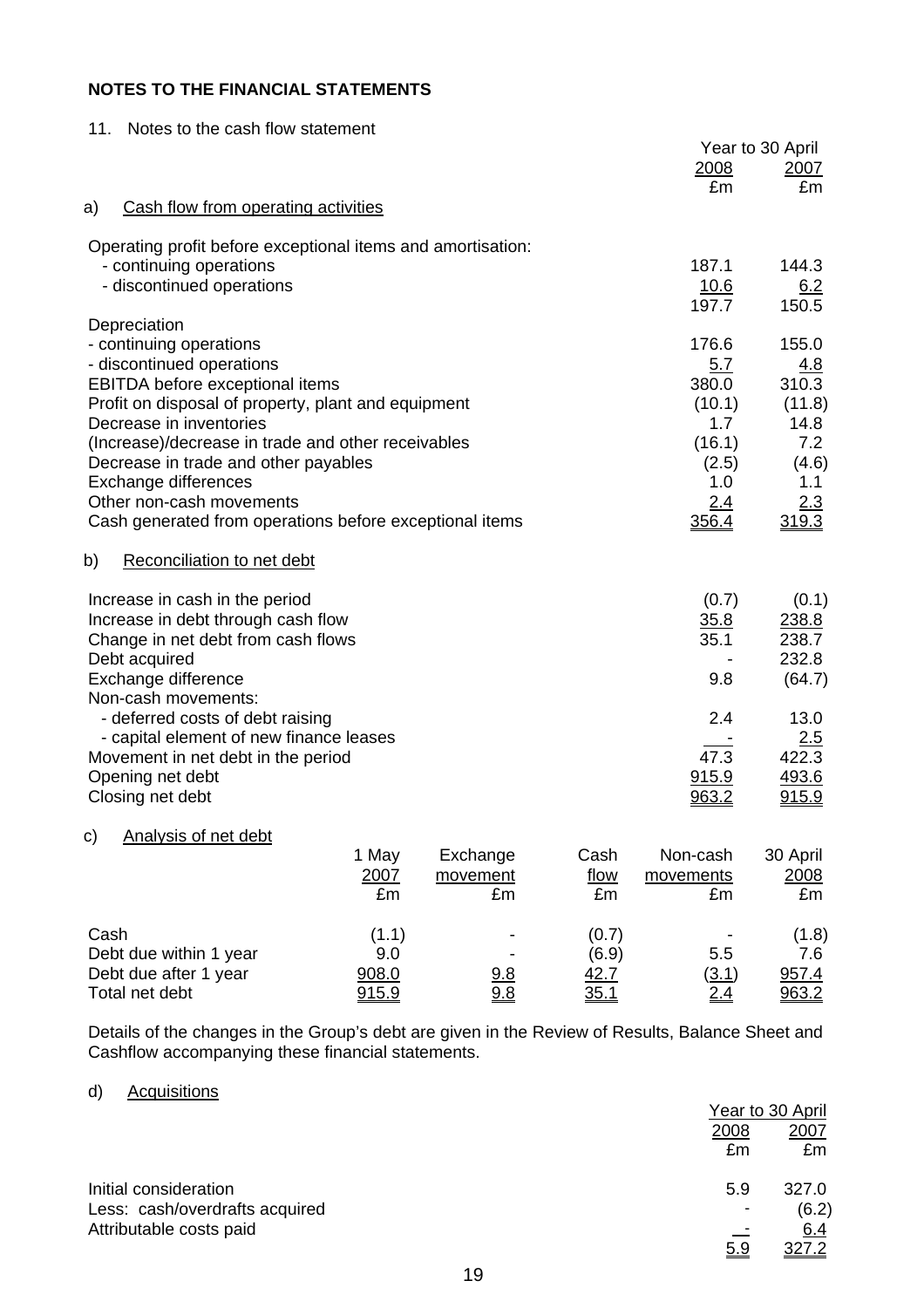- 11. Notes to the cash flow statement (continued)
- d) Acquisitions (continued)

In November 2007, A-Plant acquired the in-house site accommodation rental fleet of one of its customers and entered into a five year sole supply agreement to provide that customer's site accommodation needs. The consideration paid of £5.9m has been allocated between the fair value of the acquired assets  $(E3.4m)$ , the intangible asset relating to the supply contract  $(E1.0m)$  and goodwill (£1.5m).

#### 12. Contingent liabilities and contingent assets

The Group is subject to periodic legal claims in the ordinary course of its business. However, net of provisions held, the claims outstanding at 30 April 2008 are not expected to have a significant impact on the Group's financial position.

As part of the NationsRent acquisition, the Group has agreed to pay deferred contingent consideration of up to \$89m. The amount of the deferred contingent consideration is linked to the Company's share price performance over the three years from 1 September 2006 to 31 August 2009. In the event that the Company's share price (measured on a five day average basis) rises by more than 22.2% above the reference price of 204p (as adjusted for the bonus element of the rights issue), contingent consideration becomes payable at the rate of \$5m for every additional 1% rise in the share price up to a maximum of 40% above the reference price. Accordingly, deferred contingent consideration starts to become payable when the Company's share price reaches 250p with the maximum \$89m being payable at 286p. The contingent consideration is payable on a quarterly basis in cash. It is not practicable to estimate reliably the amount of contingent consideration which will become payable and accordingly no provision has been made.

#### 13. Disposal of Ashtead Technology

The Group announced the disposal of its Ashtead Technology division on 23 June 2008 for a cash consideration of £95.6m which, when received, will be applied to reduce outstanding debt. Ashtead Technology has been accounted for as a discontinued operation at 30 April 2008 and accordingly the after tax profit for the year and its assets and liabilities have been shown as single line items within the Group's income statement and balance sheet. The profit after taxation of the business sold comprises:

|                        | 2008       | 2007          |
|------------------------|------------|---------------|
|                        | £m         | £m            |
| Revenue                | 26.5       | 21.6          |
| Operating costs        | (10.2)     | <u>(10.6)</u> |
| <b>EBITDA</b>          | 16.3       | 11.0          |
| Depreciation           | (5.7)      | <u>(4.8)</u>  |
| Operating profit       | 10.6       | 6.2           |
| Net financing costs    |            |               |
| Profit before taxation | 10.6       | 6.2           |
| Taxation               | (3.0)      | (0.2)         |
| Profit after taxation  | <u>7.6</u> | <u>6.0</u>    |

The £3.0m tax charge consists of a deferred tax charge of £1.7m (2007: credit of £0.8m) relating to the UK, a deferred tax charge of £1.0m relating to the US (2007: £0.8m), a deferred tax charge of £0.1m (2007: nil) and a current tax charge of £0.2m (2007: £0.2m) relating to Singapore.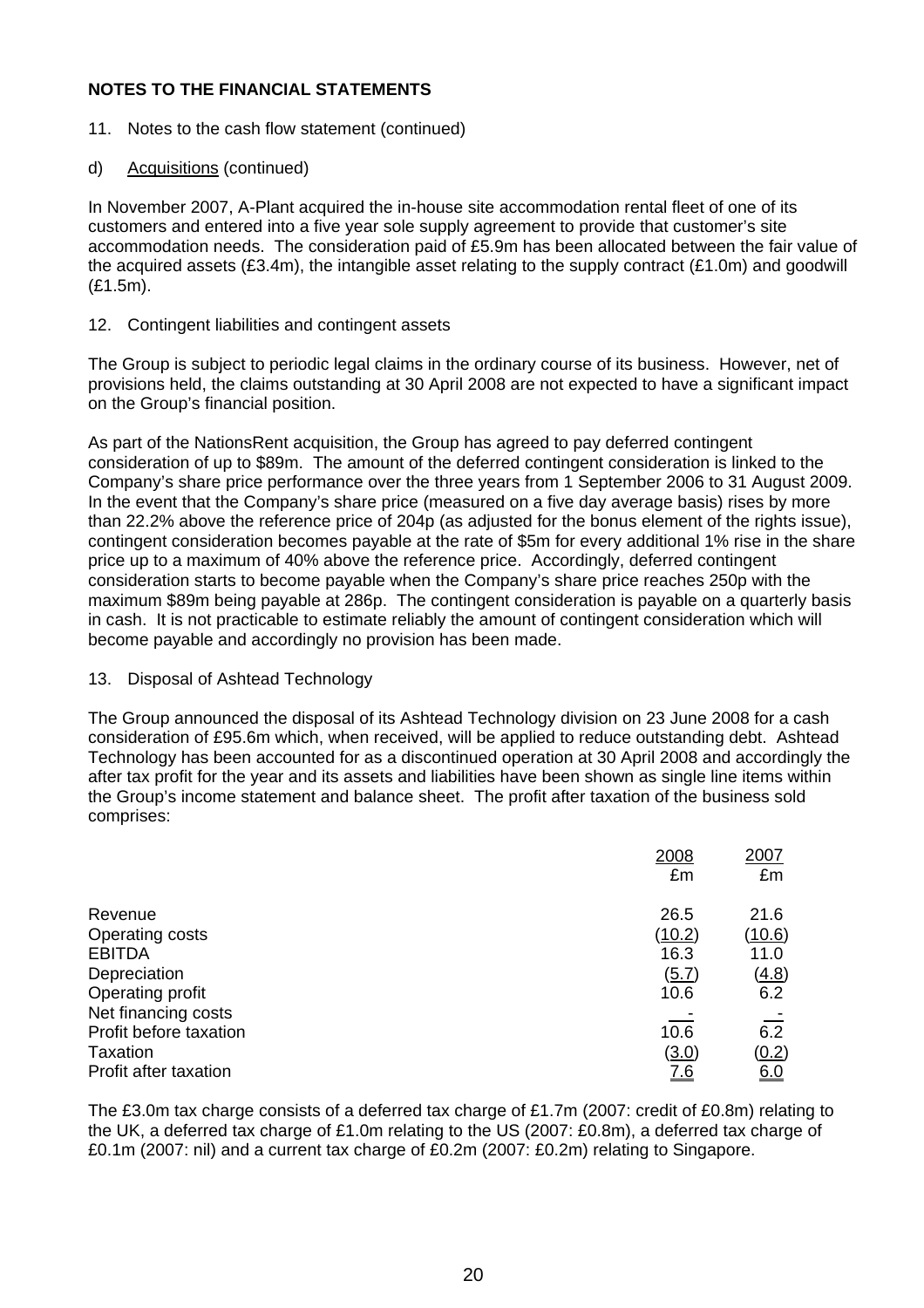### **Results**

### *Segmental results*

Divisional results before exceptional items and amortisation of acquired intangibles for the three months and year ended 30 April 2008 are summarised below:

|                                                                                                                                                                                                                                                                     | Revenue                                    |                                          | <b>EBITDA</b>                                    |                                                  | Operating profit                                                                        |                                                                                                                |
|---------------------------------------------------------------------------------------------------------------------------------------------------------------------------------------------------------------------------------------------------------------------|--------------------------------------------|------------------------------------------|--------------------------------------------------|--------------------------------------------------|-----------------------------------------------------------------------------------------|----------------------------------------------------------------------------------------------------------------|
| Three months to 30 April                                                                                                                                                                                                                                            | 2008                                       | 2007                                     | 2008                                             | 2007                                             | 2008                                                                                    | 2007                                                                                                           |
| Sunbelt in \$m                                                                                                                                                                                                                                                      | 356.3                                      | <u>349.4</u>                             | <u>131.2</u>                                     | <u>122.8</u>                                     | 64.9                                                                                    | 59.8                                                                                                           |
| Sunbelt in £m<br>A-Plant<br>Group central costs<br>Total continuing operations<br><b>Ashtead Technology</b><br>Net financing costs<br>Profit before tax, exceptionals and amortisation<br><b>Exceptional items</b><br>Amortisation<br>Profit/(loss) before taxation | 179.9<br>55.1<br>235.0<br>6.9<br>241.9     | 178.3<br>50.2<br>228.5<br>5.3<br>233.8   | 66.4<br>19.0<br>(1.7)<br>83.7<br>4.8<br>88.5     | 62.6<br>15.7<br>(2.4)<br>75.9<br>3.0<br>78.9     | 32.9<br>8.3<br>(1.8)<br>39.4<br>3.3<br>42.7<br>(17.3)<br>25.4<br>(0.3)<br>(0.7)<br>24.4 | 30.4<br>5.9<br>(2.4)<br>33.9<br>1.8<br>35.7<br>(20.0)<br>15.7<br>(19.3)<br><u>(4.4)</u><br>$\underline{(8.0)}$ |
| Year to 30 April                                                                                                                                                                                                                                                    |                                            |                                          |                                                  |                                                  |                                                                                         |                                                                                                                |
| Sunbelt in \$m                                                                                                                                                                                                                                                      | 1,528.1                                    | 1,307.9                                  | 598.9                                            | 475.0                                            | 330.9                                                                                   | 253.1                                                                                                          |
| Sunbelt in £m<br>A-Plant<br>Group central costs<br>Total continuing operations<br><b>Ashtead Technology</b><br>Net financing costs                                                                                                                                  | 761.3<br>214.8<br>976.1<br>26.5<br>1,002.6 | 684.6<br>189.9<br>874.5<br>21.6<br>896.1 | 298.4<br>73.2<br>(7.9)<br>363.7<br>16.3<br>380.0 | 248.6<br>58.9<br>(8.2)<br>299.3<br>11.0<br>310.3 | 164.9<br>30.2<br>(8.0)<br>187.1<br>10.6<br>197.7<br>(74.8)                              | 132.5<br>20.1<br>(8.3)<br>144.3<br>6.2<br>150.5<br>(69.1)                                                      |
| Profit before tax, exceptionals and amortisation<br><b>Exceptional items</b><br>Amortisation<br>Profit/(loss) before taxation                                                                                                                                       |                                            |                                          |                                                  |                                                  | 122.9<br>(2.6)<br>120.3                                                                 | 81.4<br>(106.9)<br>(11.0)<br>(36.5)                                                                            |

Underlying revenue increased 3.5% to £241.9m (2007: £233.8m) in the quarter ended 30 April 2008 and 11.9% to £1,002.6m (2007: £896.1m) in the year then ended. Underlying operating profit increased 19.9% to £42.8m (2007: £35.7m) in the quarter ended 30 April 2008 and 31.4% to £197.7m (2007: £150.5m) in the year then ended. Underlying profit before tax, exceptionals and amortisation for the quarter increased to £25.4m (2007: £15.7m) and for the year ended 30 April 2008 was £122.9m (2007: £81.4m). After exceptional items and amortisation, the profit before tax for the quarter (including Technology) was £24.4m (2007: loss of £8.0m) and for the year was a profit of £120.3m (2007: loss of £36.5m).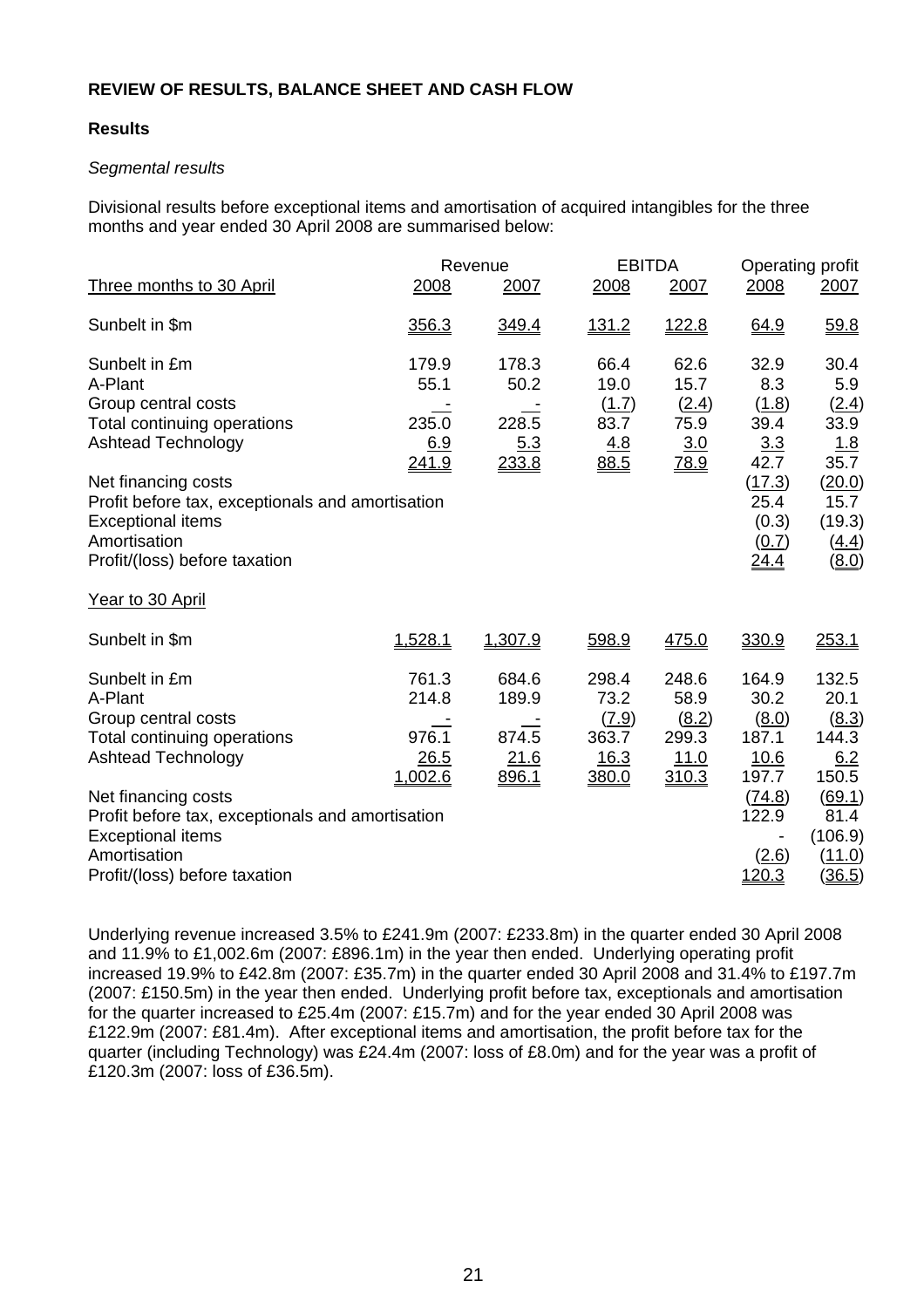#### *Net financing costs*

Net financing costs, before exceptional costs and fair value remeasurements, increased from £69.1m to £74.8m reflecting principally higher average debt levels following the NationsRent acquisition. The average interest rate payable at 30 April 2008 on all of our debt facilities (including the impact of amortisation of deferred debt raising costs) was 6.5%.

#### **Balance sheet**

#### Fixed assets

Capital expenditure in the year was £331.0m of which £294.8m was invested in the rental fleet (2007: £290.2m in total). Expenditure on rental equipment was 89.0% of total capital expenditure with the balance relating to the delivery vehicle fleet, property improvements and to computer equipment. Capital expenditure by division was as follows:

|                                                                                                                                                                                     | Growth                                | 2008<br>Maintenance                   | Total                                                           | 2007<br>Total                                                  |
|-------------------------------------------------------------------------------------------------------------------------------------------------------------------------------------|---------------------------------------|---------------------------------------|-----------------------------------------------------------------|----------------------------------------------------------------|
| Sunbelt in \$m                                                                                                                                                                      | <u>168.4</u>                          | 183.8                                 | 352.2                                                           | 348.2                                                          |
| Sunbelt in £m<br>A-Plant<br>Continuing operations<br>Ashtead Technology<br>Total rental equipment<br>Delivery vehicles, property improvements & computers<br><b>Total additions</b> | 85.0<br>35.0<br>120.0<br>6.0<br>126.0 | 92.8<br>73.3<br>166.1<br>2.7<br>168.8 | 177.8<br>108.3<br>286.1<br><u>8.7</u><br>294.8<br>36.2<br>331.0 | 174.2<br>73.8<br>248.0<br>8.4<br>256.4<br>33.8<br><u>290.2</u> |

With strong market conditions for the majority of the year, £126.0m of rental equipment capital expenditure was spent on growth (including for reinvestment in connection with the NationsRent fleet reconfiguration) whilst £168.8m was invested in replacement of existing fleet. The growth proportion is estimated on the basis of the assumption that maintenance capital expenditure in any period is equal to the original cost of equipment sold. Investment at A-Plant was high as we invested to de-age and grow its fleet in good market conditions.

The average age of the Group's serialised rental equipment, which constitutes the substantial majority of our fleet, at 30 April 2008 was 31 months (2007: 31 months) on a net book value basis. Sunbelt's fleet had an average age of 34 months (2007: 32 months) comprising 38 months for aerial work platforms which have a longer life and 30 months for the remainder of its fleet and A-Plant's fleet had an average age of 23 months (2007: 29 months).

The original cost of the Group's rental fleet and the dollar utilisation for the year ended 30 April 2008 are shown below:

|                                                | Rental fleet at original cost |                                    |                             | Rental &                            | Dollar                   | Physical    |
|------------------------------------------------|-------------------------------|------------------------------------|-----------------------------|-------------------------------------|--------------------------|-------------|
|                                                | 30 April 2008                 | 30 April 2007                      | Average                     | related revenues                    | utilisation              | utilisation |
| Sunbelt in \$m                                 | 2,314                         | 2,147                              | 2,289                       | 1,422                               | 62%                      | 68%         |
| Sunbelt in £m<br>A-Plant<br>Ashtead Technology | 1.168<br>360<br>47<br>1,575   | 1.074<br>321<br><u>39</u><br>1,434 | 1.140<br>346<br>44<br>1,530 | 709<br>209<br>$\frac{26}{5}$<br>944 | 62%<br>60%<br>60%<br>62% | 68%<br>71%  |

Dollar utilisation is defined as rental and rental related revenues divided by average fleet at original (or "first") cost. Dollar utilisation at Sunbelt was 62% in the year ended 30 April 2008 (2007 pro forma: 62%). The 60% (2007: 60%) achieved by A-Plant reflects the lower pricing (relative to equipment cost) prevalent in the competitive UK market and its higher physical utilisation. Physical utilisation is time based utilisation which is calculated as the original cost of equipment on rent as a percentage of the total value of equipment in the fleet at the measurement date.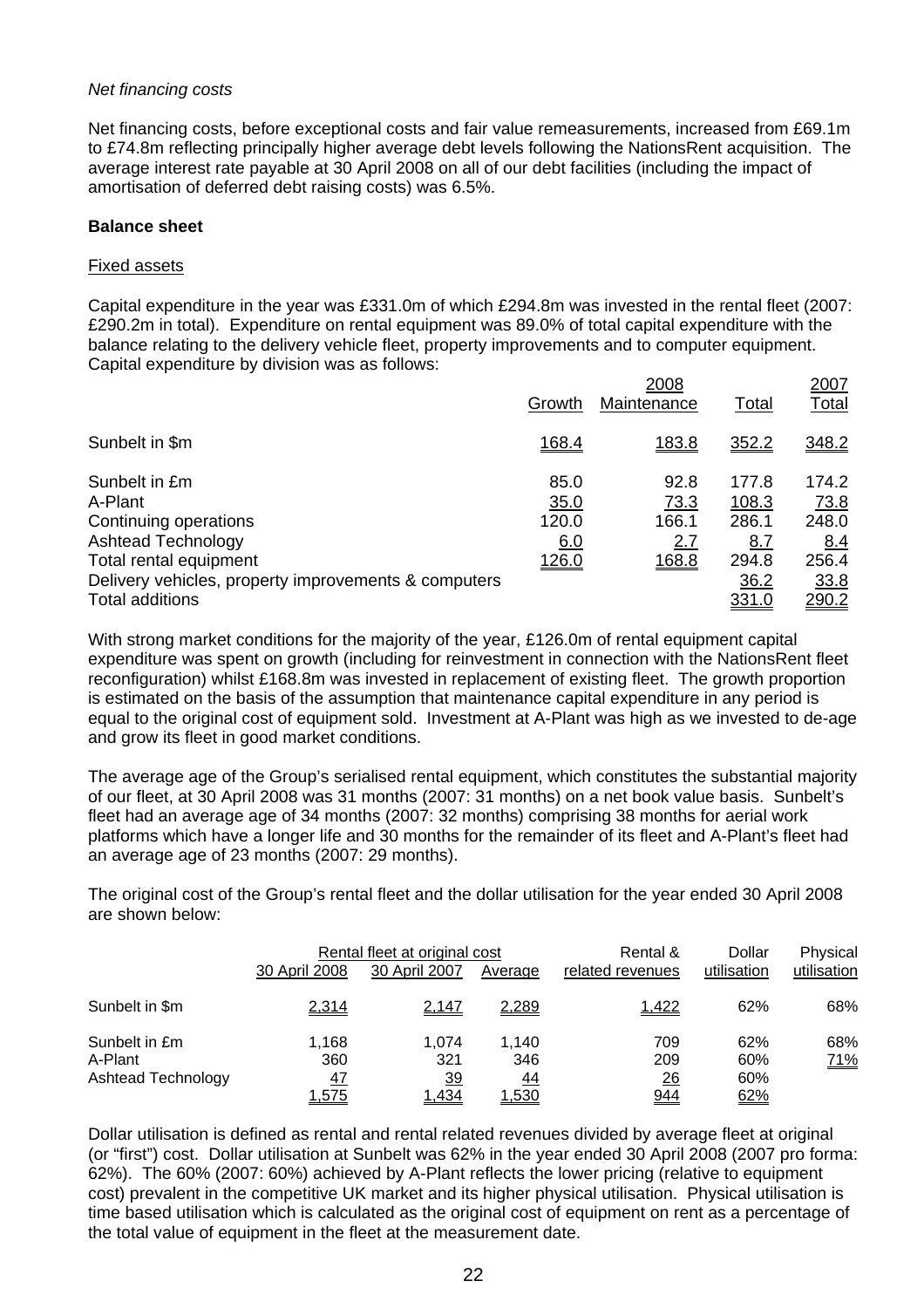#### Assets held for sale

This category comprises the assets of Ashtead Technology which has also been classed as a discontinued operation in the profit and loss account.

#### Trade receivables

Continued active collection efforts which produced an improved position in the former NationsRent businesses contributed to a reduction in receivable days to 49 days (2007: 54 days). The bad debt charge for the year ended 30 April 2008 as a percentage of total turnover was 0.8% (2007: 0.7%).

#### Trade and other payables

Group payable days were 70 days in 2008 (2007: 72 days). Capital expenditure related payables at 30 April 2008 totalled £24.1m (2007: £47.0m). Payment periods for purchases other than rental equipment vary between 7 and 45 days and for rental equipment between 30 and 120 days.

#### **Cash flow and net debt**

Free cash flow (defined as the net cash inflow from operations less net maintenance capital expenditure, financing costs paid and tax paid) is summarised below:

|                                                                | Year to 30 April |                |
|----------------------------------------------------------------|------------------|----------------|
|                                                                | 2008             | <u> 2007 </u>  |
|                                                                | £m               | £m             |
| <b>EBITDA before exceptional items</b>                         | 380.0            | <u>310.3</u>   |
| Cash inflow from operations before exceptional items           | 356.4            | 319.3          |
| Cash efficiency ratio*                                         | 93.8%            | 102.9%         |
| Maintenance rental capital expenditure                         | (195.3)          | (213.1)        |
| Non-rental capital expenditure                                 | (35.8)           | (32.3)         |
| Proceeds from sale of used rental equipment                    | 92.7             | 78.5           |
| Tax paid                                                       | (6.4)            | (5.0)          |
| Free cash flow before interest                                 | 211.6            | 147.4          |
| Financing costs paid                                           | (76.4)           | (64.2)         |
| Free cash flow after interest                                  | 135.2            | 83.2           |
| Growth capital expenditure                                     | (120.4)          | (62.9)         |
| Dividends paid                                                 | (10.5)           | (7.0)          |
| Cash flow available for acquisitions, buy-backs & debt paydown | 4.3              | 13.3           |
| Acquisitions and disposals                                     | (5.9)            | (327.2)        |
| Issue of ordinary share capital                                | 0.5              | 148.9          |
| Purchase of own shares by the Company                          | (22.9)           |                |
| Purchase of own shares by ESOT                                 | (1.6)            | (4.9)          |
| Exceptional costs paid (net)                                   | (9.5)            | (68.8)         |
| Increase in net debt                                           | <u>(35.1)</u>    | <u>(238.7)</u> |

\* Cash inflow from operations before exceptional items as a percentage of EBITDA before exceptional items.

Cash inflow from operations increased 11.6% to £356.4m and the cash efficiency ratio was 93.8% (2007: 102.9%) as trade receivables normalised following the NationsRent acquisition. Net cash capital expenditure in the year ended 30 April 2008 increased to £258.8m (2007: £229.8m) reflecting investment in de-ageing, in the US fleet reconfiguration and in fleet growth at A-Plant. Tax payments remain low reflecting tax depreciation in excess of book and utilisation of tax losses. Financing costs paid exceed the accounting charge in the income statement due to the timing of interest payments in the year, with accrued unpaid interest at 30 April 2008 totalling only £9.8m (2007: £13.5m).

The Group continues to generate strong free cash flow after interest, with £135.2m (2007: £83.2m) generated in the year. With our expectation of lower growth investment in the coming year, we anticipate delivering significant further deleveraging by April 2009.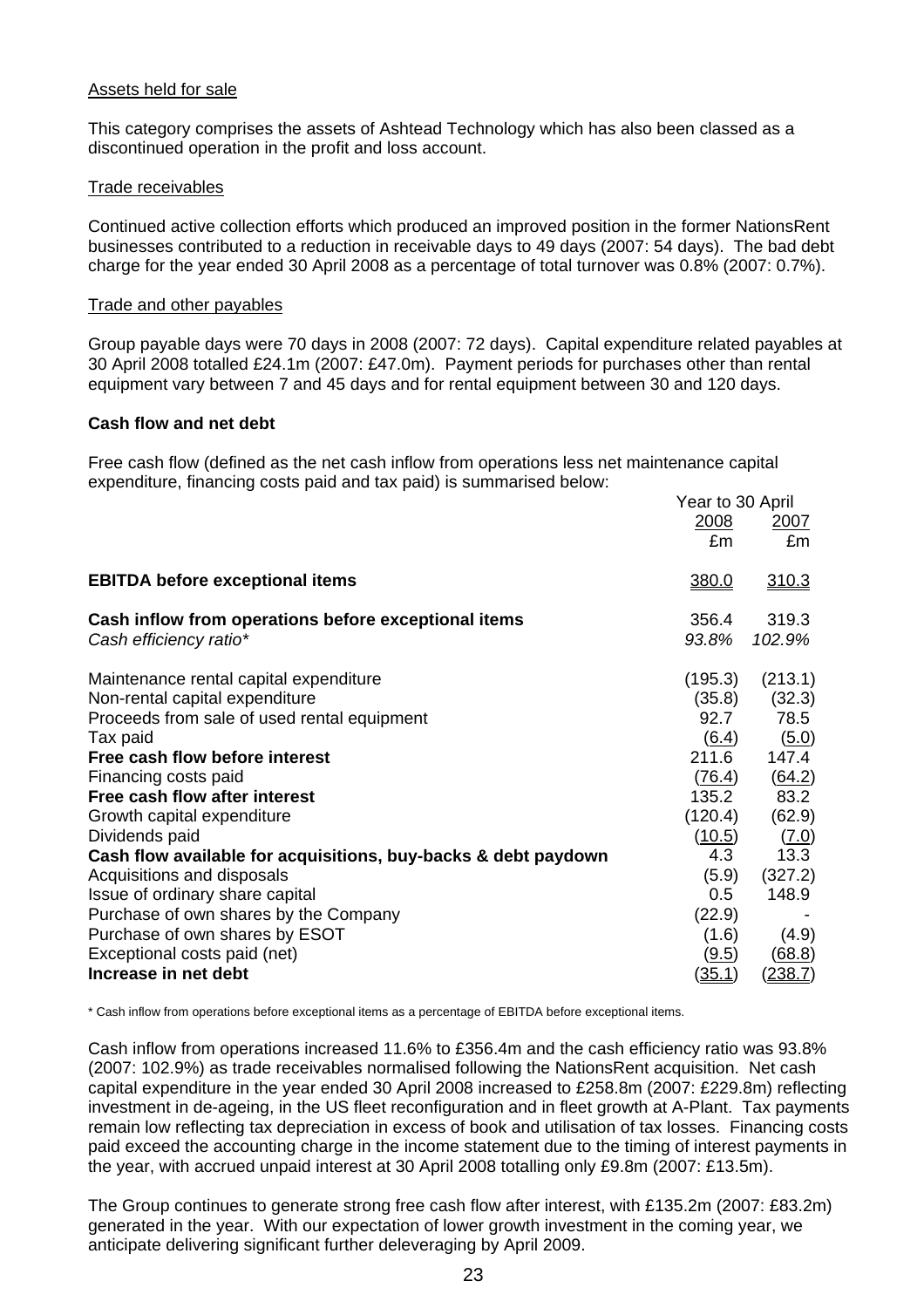| £m                                                             |       |
|----------------------------------------------------------------|-------|
| First priority senior secured bank debt<br>556.2               | 506.1 |
| Finance lease obligations<br>15.2                              | 22.0  |
| 8.625% second priority senior secured notes, due 2015<br>122.2 | 120.6 |
| 9% second priority senior secured notes, due 2016<br>271.4     | 268.3 |
| 965.0                                                          | 917.0 |
| Cash and cash equivalents<br>(1.8)                             | (1.1) |
| Total net debt<br><u>963.2</u>                                 | 915.9 |

Group net debt increased from £915.9m at 30 April 2007 to £963.2m at 30 April 2008, reflecting the investment made in the fleet during the year and the £22.9m spent on share buy-backs. The ratio of net debt to EBITDA was 2.5 times down from 2.7 times at April 2007.

The Group's debt facilities are now committed for a weighted average period of approximately 5 years with the earliest significant maturity being in August 2011. The weighted average interest cost of these facilities (including non-cash amortisation of deferred debt raising costs) is approximately 6.5%, most of which is tax deductible in the US where the tax rate is 39%. Financial performance covenants under the two senior secured notes issues are only measured at the time new debt is raised. There are two financial performance covenants under the asset based first priority senior bank facility:

- funded debt to EBITDA before exceptional items not to exceed 4.25 times (4.0 times from April 2009); and
- a fixed charge ratio comparing EBITDA before exceptional items less net capital expenditure paid in cash to the sum of scheduled debt repayments plus cash interest, cash tax payments and dividends paid which is required to be equal or greater to 1.1 times.

These covenants are not, however, required to be adhered to when availability (the difference between the borrowing base and facility utilisation) exceeds \$125m. At 30 April 2008 availability under the bank facility, including suppressed availability of \$10m, was \$602m (\$589m at 30 April 2007). Although the covenants were therefore not required to be measured at 30 April 2008, the Group was in compliance with both of them at that date.

#### **Principal risks and uncertainties**

Net debt

Risks and uncertainties in achieving the Group's objectives for the forthcoming financial year, together with assumptions, estimates, judgements and critical accounting policies used in preparing financial information remain unchanged from those detailed in the 2007 Annual Report and Accounts on pages 21 to 23. Our business is subject to significant fluctuations in performance from quarter to quarter as a result of seasonal effects. Commercial construction activity tends to increase in the summer and during extended periods of mild weather and to decrease in the winter and during extended periods of inclement weather. Furthermore, due to the incidence of public holidays in the US and the UK, there are more billing days in the first half of our financial year than the second half leading to our revenues normally being higher in the first half. On a quarterly basis, the second quarter is typically our strongest quarter, followed by the first and then the third and fourth quarters.

Fluctuations in the value of the US dollar with respect to the pound sterling have had, and may continue to have, a significant impact on our financial condition and results of operations as reported in pounds due to the majority of our assets, liabilities, revenues and costs being denominated in US dollars. Approximately 94% of our debt was denominated in US dollars at 30 April 2008. At that date dollar denominated debt represented approximately 85% of the value of dollar denominated net assets (other than debt) providing a partial, but substantial, hedge against the translation effects of changes in the dollar exchange rate. The dollar interest payable on this debt also limits the impact of changes in the dollar exchange rate on our pre-tax profits and earnings. Based on the currency mix of our profits currently prevailing and on current dollar debt levels and interest rates, every 1% change in the US dollar exchange rate would impact pre-tax profit by 0.7%.